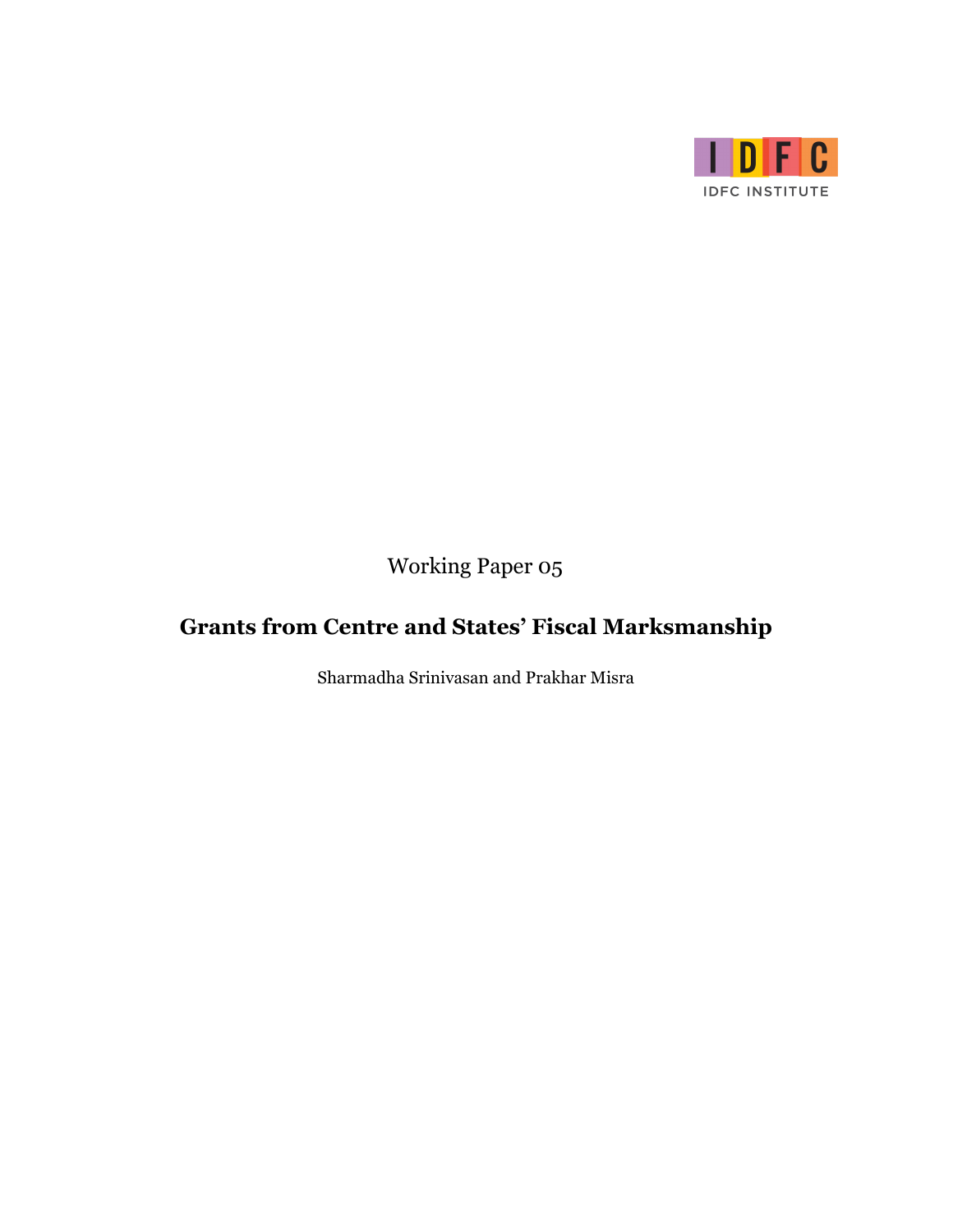

### **About Us**

IDFC Institute has been set up as a research-focused think/do tank to investigate the political, economic and spatial dimensions of India's ongoing transition from a low-income, state-led country to a prosperous market-based economy. We provide in-depth, actionable research and recommendations that are grounded in a contextual understanding of the political economy of execution. Our work rests on three pillars — 'State and the Citizen', 'Strengthening Institutions', and 'Urbanisation'. The State and the Citizen pillar covers the design and delivery of public goods, ranging from healthcare and infrastructure to a robust data protection regime. The Strengthening Institutions pillar focuses on improving the functioning and responsiveness of institutions. Finally, the Urbanisation pillar focuses on the historic transformation of India from a primarily rural to largely urban country. All our research, papers, databases, and recommendations are in the public domain and freely accessible through [www.idfcinstitute.org](http://www.idfcinstitute.org/).

### **Disclaimer and Terms of Use**

The analysis in this paper is based on research by IDFC Institute (a division of IDFC Foundation). The views expressed in this paper are not that of IDFC Limited or any of its affiliates. The copyright of this paper is the sole and exclusive property of IDFC Institute. You may use the contents only for non-commercial and personal use, provided IDFC Institute retains all copyright and other proprietary rights contained therein and due acknowledgement is given to IDFC Institute for usage of any content. You shall not, however, reproduce, distribute, redistribute, modify, transmit, reuse, paper, or use such contents for public or commercial purposes without IDFC Institute's written permission.

Copyright: © IDFC Institute 2020

### **Suggested Citation**

Srinivasan, S. and Misra, P. (2020). Grants from Centre and States' Fiscal Marksmanship. *IDFC Institute Working Paper 05.*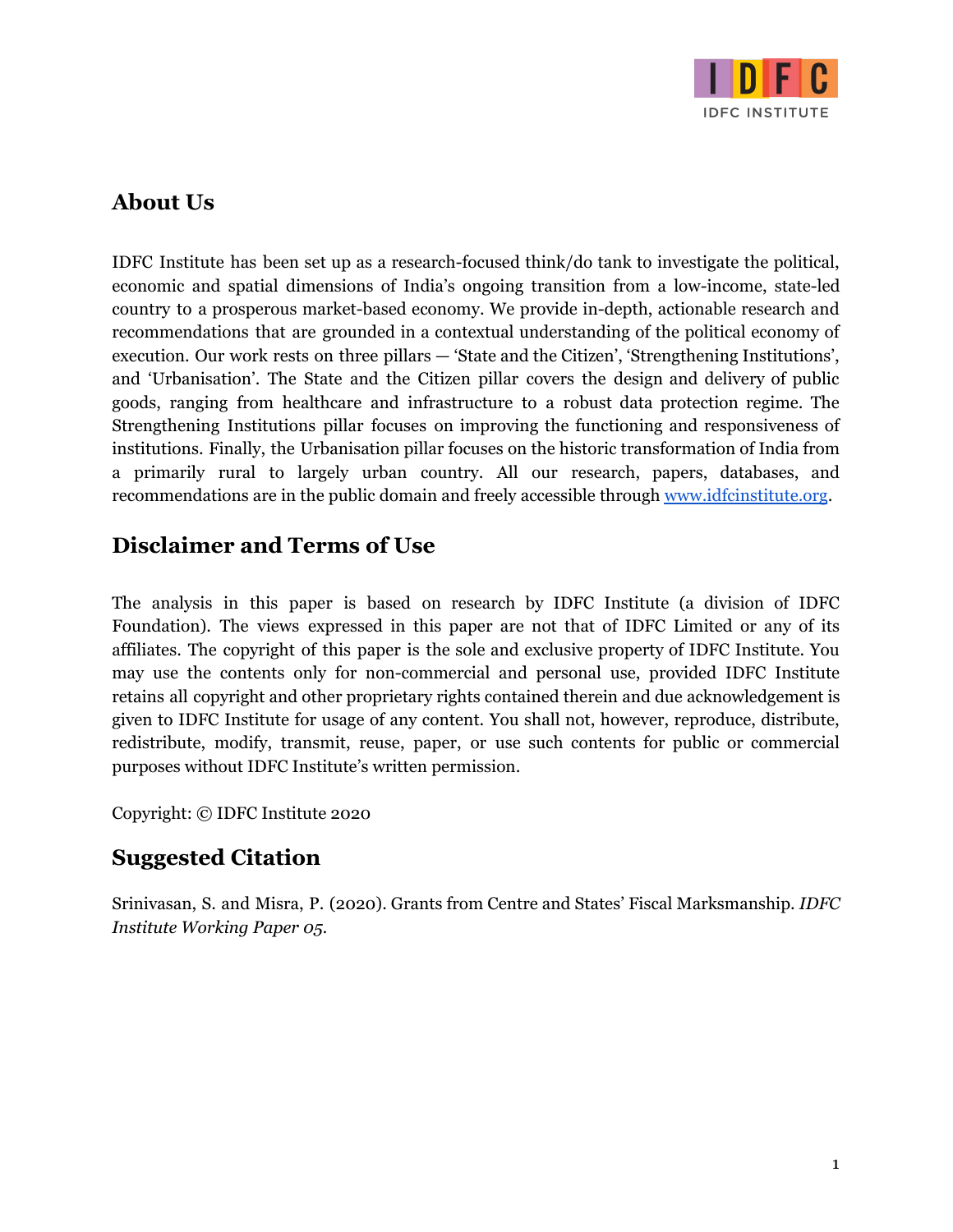

### **Abstract**

In this paper, we undertake a study of 28 states to establish the issues with their revenue budgets' fiscal marksmanship. We particularly focus on the grants received from the Central government. Within grants, we find state plan schemes and centrally sponsored schemes to be the most volatile. Our analysis looks at three key stakeholders in the budget-making process and their role in poor fiscal marksmanship. These are the Centre, the states and the Finance Commission. The actuals could miss budget estimates due to the Centre misprojecting its revenues or expenditures, the states misprojecting their own revenues, or the Finance Commission making errors while recommending grants. Poor estimation methods, weak capacity in drawing up budgets and implementing projects, specific conditionalities imposed either by the Centre or the Finance Commission, and exogenous and random shocks that cannot be controlled for — all affect marksmanship of the states' revenue budgets.

### **Acknowledgements**

The authors would like to thank Dr. M. Govinda Rao for reviewing this paper and providing extensive and valuable feedback. We also appreciate the inputs we received from Dr. Abhay Pethe, Dr. Mala Lalvani and Mr. Suyash Rai from initial conversations we had on the paper. The idea to work on this paper was born out of a conversation with Dr. Niranjan Rajadhyaksha and we are grateful to him for the same. We also thank our colleagues, Dr. Vaidehi Tandel for her comments on the early drafts and Mr. Vikram Sinha for his invaluable editorial support. All errors remain the authors' own.

### **About the Authors**

Sharmadha Srinivasan is Associate at IDFC Institute. She has a Bachelor's degree in Economics from St. Xavier's College, Mumbai, and a Master's degree from the University of Warwick.

Prakhar Misra is Senior Associate at IDFC Institute. He holds a Bachelor's in Engineering from MS Ramaiah Institute of Technology. He was Chanakya Scholar at Meghnad Desai Academy of Economics where he studied Economics and Finance. He also holds a Masters in Public Policy from the University of Oxford where he was a Chevening Scholar.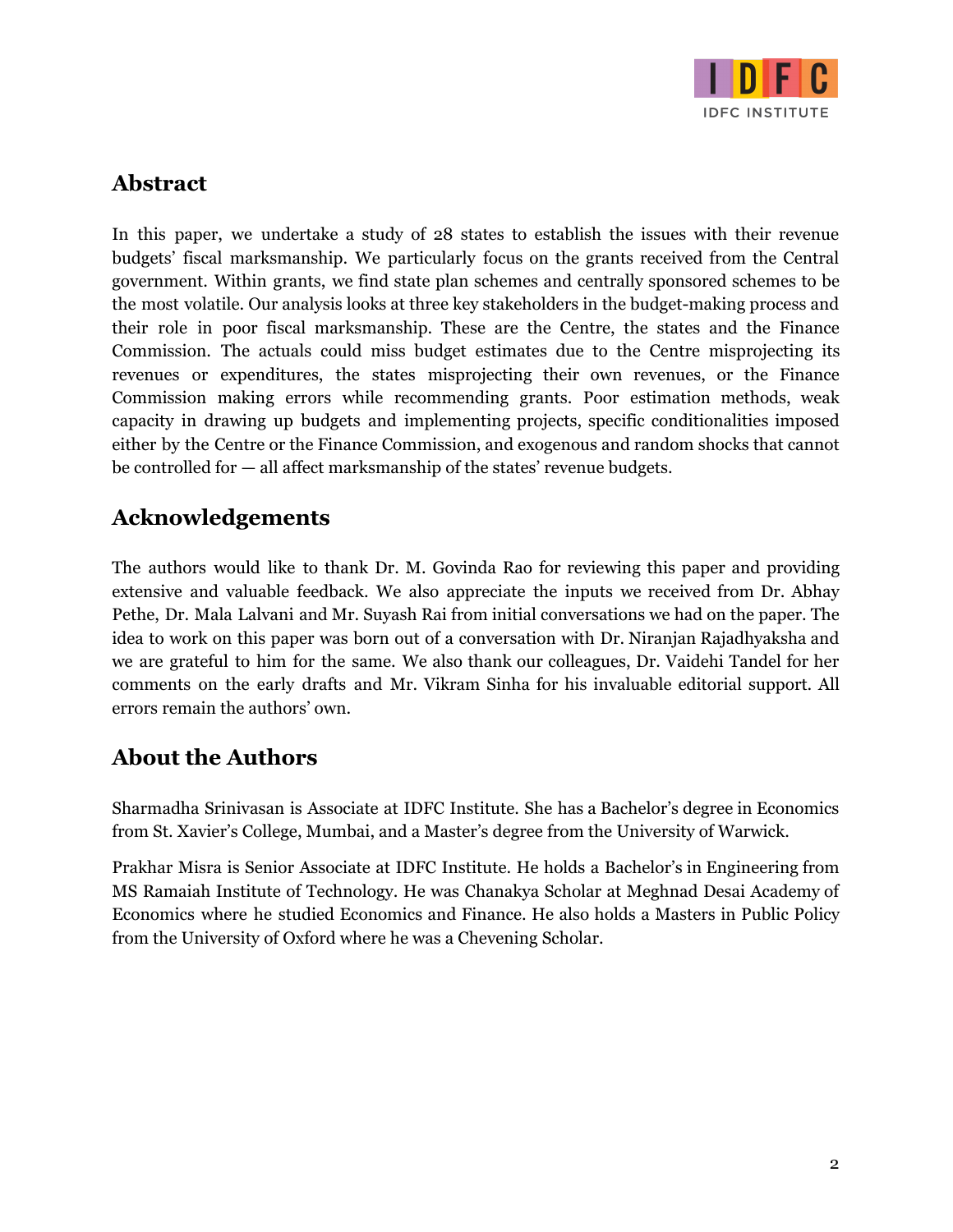

## **Table of Contents**

| <b>Introduction</b>                                                     | 4              |
|-------------------------------------------------------------------------|----------------|
| 1. Analysing Fiscal Marksmanship of State Revenue Receipts              | 5              |
| 1.1. Overestimation of Total Revenue                                    | 5              |
| 1.2 Grants from Centre Dominate Overestimation of Revenue               | $\overline{7}$ |
| 1.3. State Plan and Centrally Sponsored Schemes Show Forecasting Errors | 9              |
| 2. Reasons for Poor Fiscal Marksmanship                                 | 14             |
| 2.1 States' Budgeting Exercise                                          | 15             |
| 2.2. Getting Centre's Projections Right                                 | 17             |
| 2.3 The Difficult Job of the Finance Commission                         | 19             |
| <b>References</b>                                                       | 22             |
| Appendix                                                                | 24             |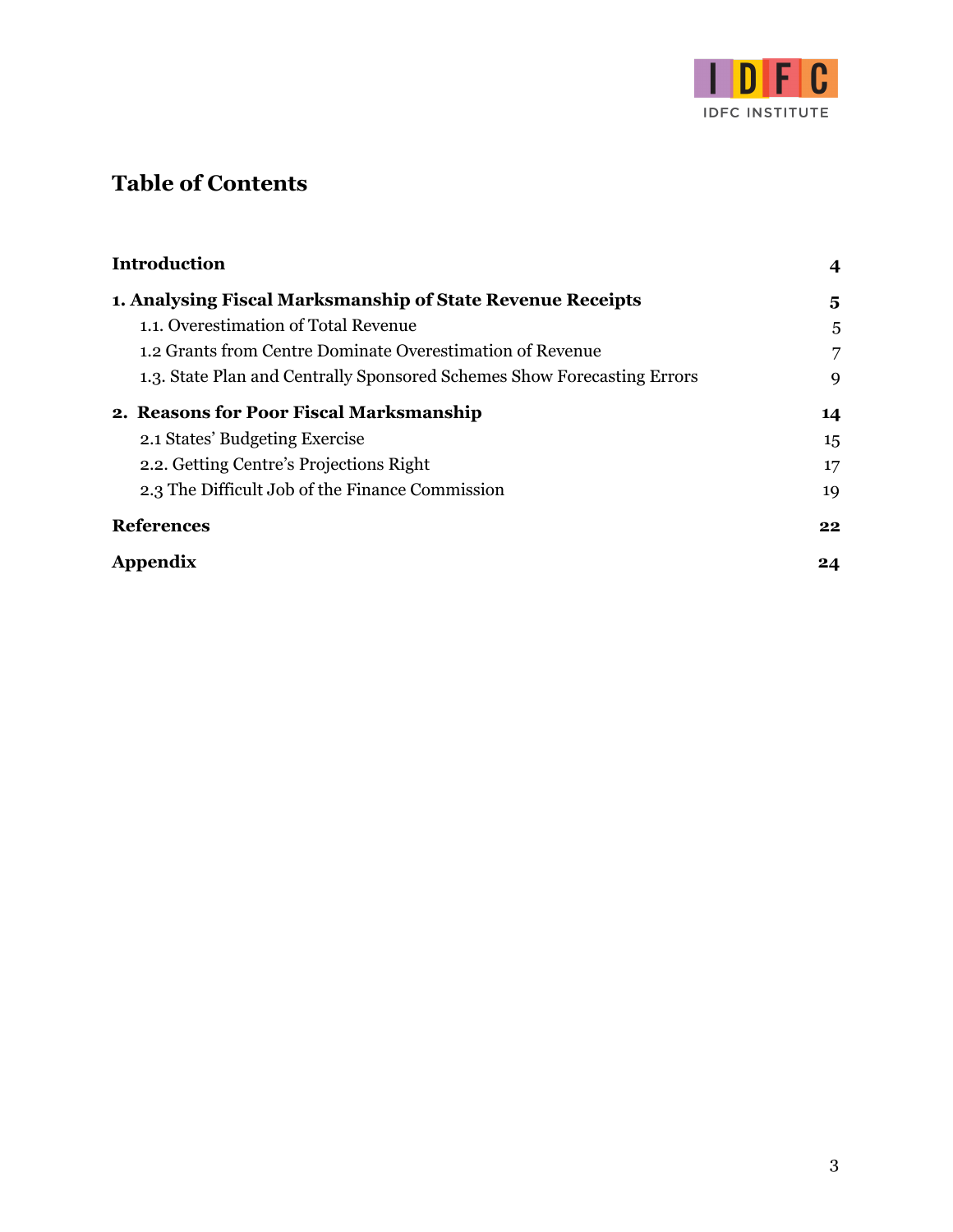

#### <span id="page-4-0"></span>**Introduction**

The budgeting exercise is central to the promise of efficient and effective governance. If the errors in forecasting revenue and expenditure are large, the implementation of programmes and policies of any government will suffer, affecting welfare outcomes. The accuracy of budget estimates is referred to as fiscal marksmanship.<sup>1</sup> This is directly dependent on the ability of the state to make accurate budget forecasts, which in turn is chiefly a function of the capacity available to engage with this process.

State budgets get little attention despite the fact that subnational governments in India now collectively spend one and a half times more than the Central government (Reserve Bank of India State Finances, 2019). An increased share of taxes devolves to the states following the recommendations of the Fourteenth Finance Commission. Yet, state governments tend to do poorly on fiscal marksmanship. This intersects with the challenge of state capacity in two ways — it is a reflection of inadequate capacity to estimate revenues and spending; and it limits the capacity of state governments to follow their policy agenda. Capacity constraints interpreted through the 3Ps of personnel, paperwork and process not only capture the issues neatly but also allude to solutions where this can be strengthened.

In this paper, we look at unpacking the nuances in state capacity, complicated by India's federal structure that affect the marksmanship of state budgets. The existing literature on analysis of states' budgets has found that errors in revenue receipts of states are more pronounced compared to their revenue expenditure (Chakraborty et al., 2019). The 2019 Reserve Bank of India (RBI) State Finances report also points out that states have been overestimating all sources of revenue. Further, it notes, the overestimation is exacerbated when it comes to grants received from Centre<sup>2</sup>. States and their actual revenues are also particularly affected by the Centre itself being unable to get its own forecasting methodologies right (Jena, 2006). In this paper, we look at the state budgets of the 28 states<sup>3</sup> in India by Gross Domestic Product (GDP). We limit our analysis to revenue receipts of states and marksmanship of grants from the Centre.

<sup>&</sup>lt;sup>1</sup> Fiscal marksmanship is calculated by assessing the difference between actuals and budget estimates, published by governments every year.

<sup>2</sup> Grants from Centre are the same as Grants-in-Aid. For this paper, we refer to them as Grants from Centre. An additional caveat we would like to add here, highlighted by Govinda Rao, is that the temporal study of grants is marked by discontinuity in grant policy. In the initial years, money was transferred through the state budgets but in the years post 2005-06, grants for many schemes were increasingly routed to the implementing agencies bypassing state budgets. In 2013, post recommendations of the High Powered Committee on Public Expenditure Efficiency chaired by Dr. Rangarajan, grants were rerouted through state budgets. We undertake this study despite these shifts in policy over the years.

<sup>&</sup>lt;sup>3</sup> We restrict it to the 28 states due to availability of data for all 15 years we study from 2003-04 to 2017-18.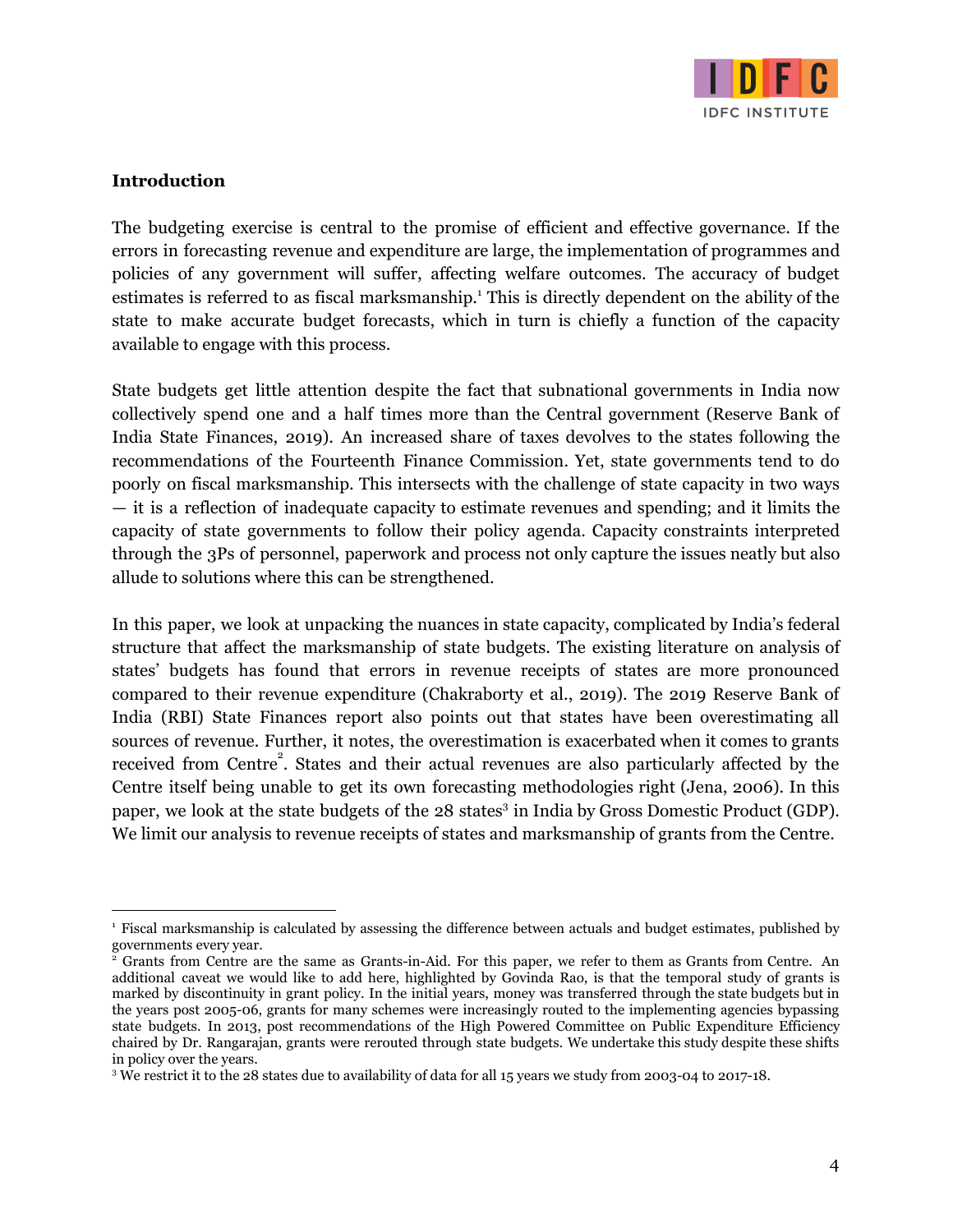

The paper is divided into two sections. The first section analyses the revenue receipts of states to establish that grants from Centre form the problematic component. Within grants, state plan schemes and centrally sponsored schemes (CSS) show greater variation of actuals from estimates. The second section details the reasons why fiscal forecasting on grants is problematic and analyses the role of the states, the Centre and the Finance Commission. We then conclude the paper.

#### <span id="page-5-0"></span>**1. Analysing Fiscal Marksmanship of State Revenue Receipts**

Analyses of state budget estimates and actuals from 2003-04 to 2017-18 show that the total revenue estimates for each state have a lot of variation and are overestimated in most cases. Grants from Centre cause a large part of the overestimation. Within these grants, we find that the state plan and centrally sponsored scheme sub-heads are the categories causing variation. We look at these three trends in the subsections below.

#### <span id="page-5-1"></span>**1.1. Overestimation of Total Revenue**

The overestimation of total revenues for states has been increasing since 2013-14 (see Table 1). The average overestimation across all states and all years was 10.79% and average underestimation was 10.32%. Further, in 2013-14, all 28 states overestimated their total revenues by an average of almost 10.41%, with the highest being 28.68% (Arunachal Pradesh) and the lowest being 3.56% (Rajasthan). Clearly, there is a problem in budget estimations if all states across all years are missing revenue marksmanship.

|                   | Over/Underestimation of Total Revenues for States (%) |          |         |         |         |          |          |          |          |          |          |          |          |          |          |
|-------------------|-------------------------------------------------------|----------|---------|---------|---------|----------|----------|----------|----------|----------|----------|----------|----------|----------|----------|
| Year              | 2003-<br>04                                           | 2004-05  | 2005-06 | 2006-07 | 2007-08 | 2008-09  | 2009-10  | 2010-11  | 2011-12  | 2012-13  | 2013-14  | 2014-15  | 2015-16  | 2016-17  | 2017-18  |
| Karnataka         | 19.45                                                 | 7.17     | 3.88    | 4.77    | 0.95    | $-8.36$  | 1.58     | 8.52     | $-12.23$ | 17.89    | $-8.62$  | $-6.21$  | 2.11     | 1.88     | 1.45     |
| Maharashtr<br>a   | $-10.24$ 2.13                                         |          | $-3.95$ | 5.16    | 16.52   | 1.7      | $-2.41$  | 9.09     | $-0.18$  | 4.56     | $-3.95$  | $-8.27$  | $-6.66$  | $-7.3$   | $-0.03$  |
| Tamil Nadu        | 4.59                                                  | 14.76    | 12.26   | 5.63    | 6.71    | 6.87     | $-4.17$  | 11.25    | $-0.56$  | $-1.75$  | $-8.89$  | $-3.9$   | $-9.58$  | $-5.36$  | $-8.21$  |
| Uttar<br>Pradesh  | $-5.2$                                                | 0.96     | 6.28    | 7.94    | $-7.22$ | $-9.29$  | 2.1      | $-0.39$  | $-0.43$  | $-8.15$  | $-5.36$  | $-14.57$ | $-9.13$  | $-8.77$  | $-12.72$ |
| Andhra<br>Pradesh | 16.8                                                  | $-10.66$ | $-3.13$ | $-0.19$ | $-1.47$ | $-11.38$ | $-18.09$ | $-10.65$ | $-7.37$  | $-11.09$ | $-13.35$ | $-1.53$  | $-1.64$  | $-9.44$  | $-16.28$ |
| Kerala            | $-6.96$                                               | $-5.35$  | $-8$    | $-4.98$ | $-1.58$ | $-1.7$   | $-7.26$  | $-0.61$  | $-3.59$  | $-8.32$  | $-15.3$  | $-10.63$ | $-10.84$ | $-10.64$ | $-11.29$ |
| Madhya<br>Pradesh | $-9.93$                                               | 14.44    | 3.77    | 9.43    | 9.62    | $-2.4$   | 3.59     | 19.36    | 8.33     | 0.73     | $-4.84$  | $-14.35$ | $-7.79$  | $-2.21$  | $-3.05$  |
| Rajasthan         | $-0.01$                                               | 2.18     | 1.46    | 6.67    | 7.63    | 1.46     | $-7.53$  | 8.16     | 9.03     | 5.96     | $-3.56$  | $-13.94$ | $-9.95$  | $-11.54$ | $-2.19$  |

#### **Table 1: Average Overestimation of Total Revenues by States over the Years**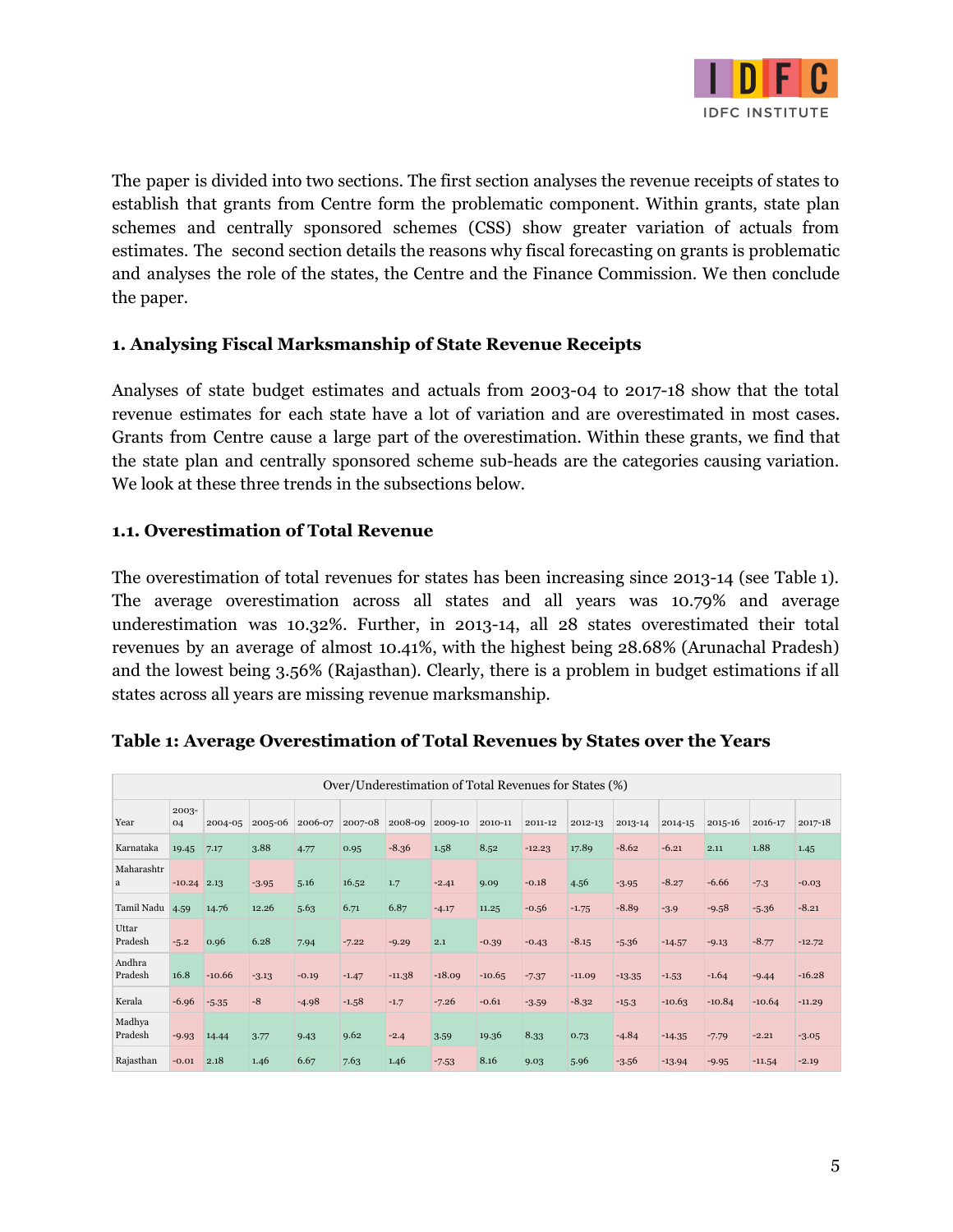

| Gujarat              | -2.65        | $-2.64$  | 7.97         | 17.96        | 8.27         | 1.04     | $-0.34$  | 5.84         | 5.13     | $-0.89$  | $-6.74$  | $-10.75$ | $-10.81$ | $-5.61$  | $-6.26$  |
|----------------------|--------------|----------|--------------|--------------|--------------|----------|----------|--------------|----------|----------|----------|----------|----------|----------|----------|
| West<br>Bengal       | $-3.33$      | $-2.83$  | 11.18        | $-3.27$      | $-1.6$       | 2.32     | $-12.74$ | $-0.65$      | $-10.77$ | $-11.01$ | $-17.56$ | $-18.37$ | $-2.98$  | $-9.03$  | $-7.97$  |
| Chattisgarh          | $-18.67$     | $-1.58$  | 12.15        | 6.04         | 3.06         | 0.04     | $-3.93$  | 10.68        | 0.22     | $-5.74$  | $-14.41$ | $-22.04$ | $-20.51$ | $-12.6$  | $-9.75$  |
| Goa                  | $-34.3$<br>8 | $-30.72$ | $-24.51$     | $-16.94$     | $-12.95$     | 0.53     | $-0.88$  | 8.77         | $-1.53$  | $-16.89$ | $-11.73$ | $-4.96$  | $-13.94$ | $-10.12$ | 1.66     |
| Haryana              | 0.34         | 3.31     | 15.09        | 30.59        | 10.23        | $-14.95$ | $-6.44$  | 4.17         | $-4.56$  | $-9.9$   | $-13.18$ | $-14.45$ | $-9.09$  | $-16.61$ | $-8.89$  |
| Himachal<br>Pradesh  | $-1.27$      | 9.27     | 12.22        | 20.15        | 25.13        | $-0.95$  | $-1.26$  | 9.68         | 3.19     | $-4.56$  | $-11.24$ | 8        | $-0.4$   | $-0.02$  | $-1.25$  |
| Jammu and<br>Kashmir | 11.39        | $-19.62$ | 40.69        | $-25.21$     | 16.03        | 3.22     | 0.98     | $-1.89$      | $-7.18$  | $-12.46$ | $-20.14$ | $-26.22$ | $-5.38$  | $-16.81$ | $-16.46$ |
| Jharkhand            | $-1.46$      | 5.24     | $\mathbf{o}$ | $\mathbf{o}$ | $\mathbf{o}$ | 2.06     | $-88.94$ | $\mathbf{o}$ | $-19.2$  | $-23.61$ | $-22.21$ | $-27.34$ | $-15.38$ | $-15.61$ | $-19.59$ |
| Manipur              | $-5.01$      | 15.83    | 1.2          | 2.53         | 27.01        | 6.48     | $-90.33$ | 1.15         | $-3.89$  | $-11.96$ | $-15.51$ | $-9.38$  | $-4.36$  | $-2.55$  | $-6.65$  |
| Meghalaya            | 8.53         | $-8.66$  | $-11.55$     | $-12.85$     | $-24.69$     | $-24.1$  | $-9.43$  | $-3.03$      | $-16.92$ | $-20.63$ | -26.99   | $-42.23$ | $-16.18$ | $-0.47$  | $-17.79$ |
| Mizoram              | 41.38        | 44.54    | 11.71        | 16.16        | 5.34         | 19.63    | $-1.52$  | 3.71         | 7.03     | $-5.42$  | $-5.45$  | $-6.27$  | $-6.95$  | $-3.57$  | 4.98     |
| Nagaland             | 25.89        | $-5.9$   | 3.29         | 2.08         | $-2.09$      | 4.14     | $-4.86$  | $-6.62$      | $-0.45$  | $-4.87$  | $-10.93$ | $-19.78$ | $-9.54$  | $-10.66$ | 1.5      |
| Arunachal<br>Pradesh |              | $-95.33$ | 25.42        | 29.61        | 28.81        | $-1.22$  | 31.87    | 6.29         | $-7.44$  | $-11.66$ | $-28.68$ | 4.09     | $-9.3$   | $-7.79$  | $-5.65$  |
| Assam                | $-18.11$     | $-23.71$ | $-9.53$      | $-12.74$     | $-9.79$      | $-18.55$ | $-13.78$ | $-12.89$     | $-16.12$ | $-18.51$ | $-21.97$ | $-27.54$ | $-25.6$  | $-25.63$ | 270.79   |
| Bihar                | 3.83         | $-3.8$   | $-6.76$      | 3.09         | 2.8          | $-1.7$   | $-15.08$ | $-5.72$      | $-8.69$  | $-12.46$ | $-13.92$ | $-23.07$ | $-6.85$  | $-15.25$ | $-14.37$ |
| Odisha               | $-4.11$      | 3.38     | 10.96        | 16.6         | 12.84        | 5.76     | $-0.45$  | 5.82         | 10.67    | 0.21     | $-4.59$  | $-15.11$ | $-2.82$  | $-4.9$   | $-4.19$  |
| Punjab               | -10.36       | $-11.93$ | $-1.58$      | $-16.19$     | $-15.44$     | $-10.95$ | $-7.96$  | $-3.53$      | $-16.78$ | $-15.75$ | $-17.72$ | $-13.08$ | $-10.18$ | $-4.38$  | $-11.77$ |
| Sikkim               | $-36.16$     | $-3.68$  | 7.31         | $-33.57$     | $-2.35$      | $-0.67$  | 8.87     | $-15$        | $-12.26$ | $-20.86$ | $-13.4$  | $-27.01$ | $-21.19$ | $-5.63$  | $-2.13$  |
| Tripura              | $-4.75$      | 2.45     | 0.98         | 4.03         | 0.97         | $-4.5$   | 21.81    | $-6.24$      | 8.14     | $-1.59$  | $-5.96$  | $-14.41$ | $-24.74$ | $-25.15$ | $-25.71$ |
| Delhi                | 1.05         | 8.15     | 19.78        | 9.86         | $-2.42$      | $-7.34$  | 7.08     | 14.95        | $-2.04$  | $-11.26$ | $-17.87$ | $-18.73$ | $-9.25$  | $-17.02$ | $-8.41$  |

*Source: Authors' Analysis; Data from: RBI State Finances: A Study of Budgets of 2019-20*

*Note:*

*1) We calculate ((Actuals-Budget Estimates)/Budget Estimates)\*100 to estimate overestimation/ underestimation. If the number is positive, then the budgets were underestimated and vice-versa.*

*2) Red indicates overestimations and green indicates underestimations.*

Some states have done worse than others. Kerala, Assam and Punjab have overestimated their budgets for revenue receipts in almost all the years between 2003-04 and 2017-18 as shown in Figure 1. Kerala and Punjab overestimated their revenue in all 15 years by 7.14% and 11.17% respectively. Assam too overestimated its revenues in 14 out of 15 years by an average of a massive 18.18%. Considering that the three states differ in location, fiscal structures and size, scale and scope of the economies, this reflects a structural problem with revenue marksmanship.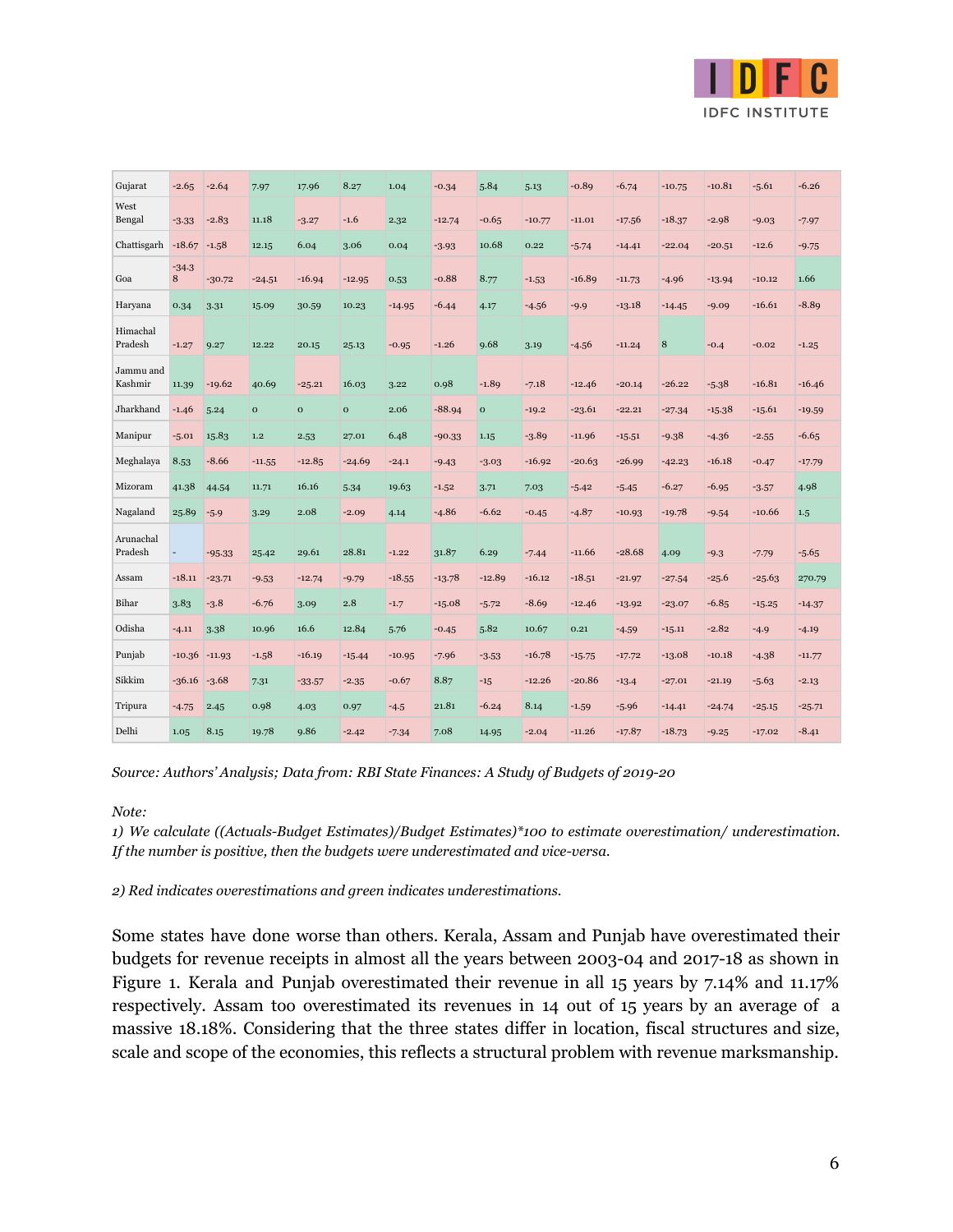



#### **Figure 1: Overestimation of Total Revenues by States**

*Source: Authors' Analysis; Data from: RBI State Finances: A Study of Budgets of 2019-20*

#### <span id="page-7-0"></span>**1.2 Grants from Centre Dominate Overestimation of Revenue**

The total revenues of a state can be broadly divided into two components: states' own revenues and central transfers.

- 1. States' own revenue refers to the revenue raising capacity of a state through its tax and non-tax avenues. The state's own tax revenues are taxes levied specifically by the state, from entertainment tax to state sales tax (VAT). To a large extent, these have now been replaced by state goods and services tax (GST). The state's own non-tax revenues are from interest receipts on investments and loans to provisioning of social and economic services.
- 2. Central transfers are primarily transfers of revenue collection by the Centre to fiscally support the states. They are divided into the following components: states' share of central taxes and grants from Centre. The 'states share of central taxes' is the states' allocated component of the divisible pool of taxes which is the total tax revenue raised by the Centre and states, minus the cost of collection and excluding revenues from cesses and surcharges. Grants from Centre are transfers provided for states that are in need of financial assistance for their plan and non-plan schemes, to primarily aid their revenue gap.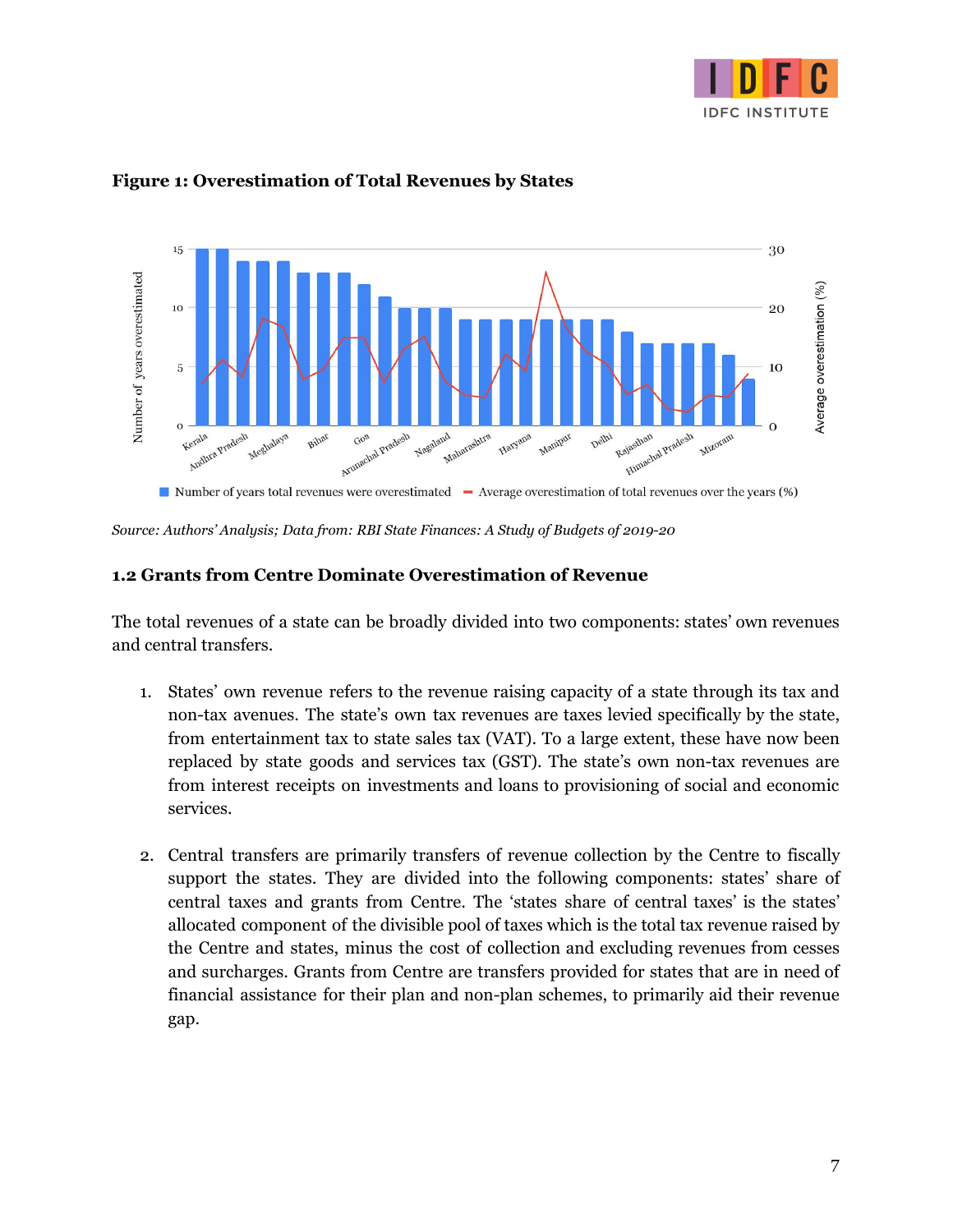

Our focus in this paper is on central transfers, and particularly on grants, for three reasons. We see that current literature has scrutinised the states' share of central taxes a fair bit but grants from Centre haven't received as much scholarship (Mohan and Shyjan, 2009; Bhanumurthy, Bose & Satija, 2019). Second, the RBI State Finances report as well as other papers on fiscal marksmanship of states (Chakraborty et al., 2019) have pointed out that grants from Centre are the most problematic when it comes to forecasting errors<sup>4</sup>. Last, it is important to note that the tax devolution component of central transfers is governed by a fixed formula. However, the determination of grants by the Finance Commission is more discretionary as it is guided more by principles than a formula (Mann, 2018). Thus, analysis of this pillar of India's fiscal architecture is crucial.

The importance of grants has grown in state budgets. Figure 2 shows that average overestimation of states' own revenue is a lot less volatile than that of grants from Centre. The extent of overestimation of grants is large. At 11.02%, the mean overestimation of the grants component is more than double the mean overestimation of state own revenues (4.47%) and total revenues (6.02%). The standard deviation of overestimating total revenues and the states' own revenues is 10.71% and 7.9% respectively, compared to 24.67% for grants. This is despite the average allocation of grants increasing as a percentage of total revenues. In the 10 richest states, this increased from 12% in 2003-04 to 18% by 2017-18. It becomes clear from this that it is the grants from the Centre where the challenge of fiscal marksmanship for the states lies.

<sup>4</sup> The RBI State Finances 2019 report notes that 'While the extent of overestimation is growing steadily in case of states' own tax revenue (7.2 per cent in 2013-14 to 11.1 per cent in 2016-17), the over-estimation in total revenue is consistently dominated by grants from the Centre' (Annex II.1,pg 29).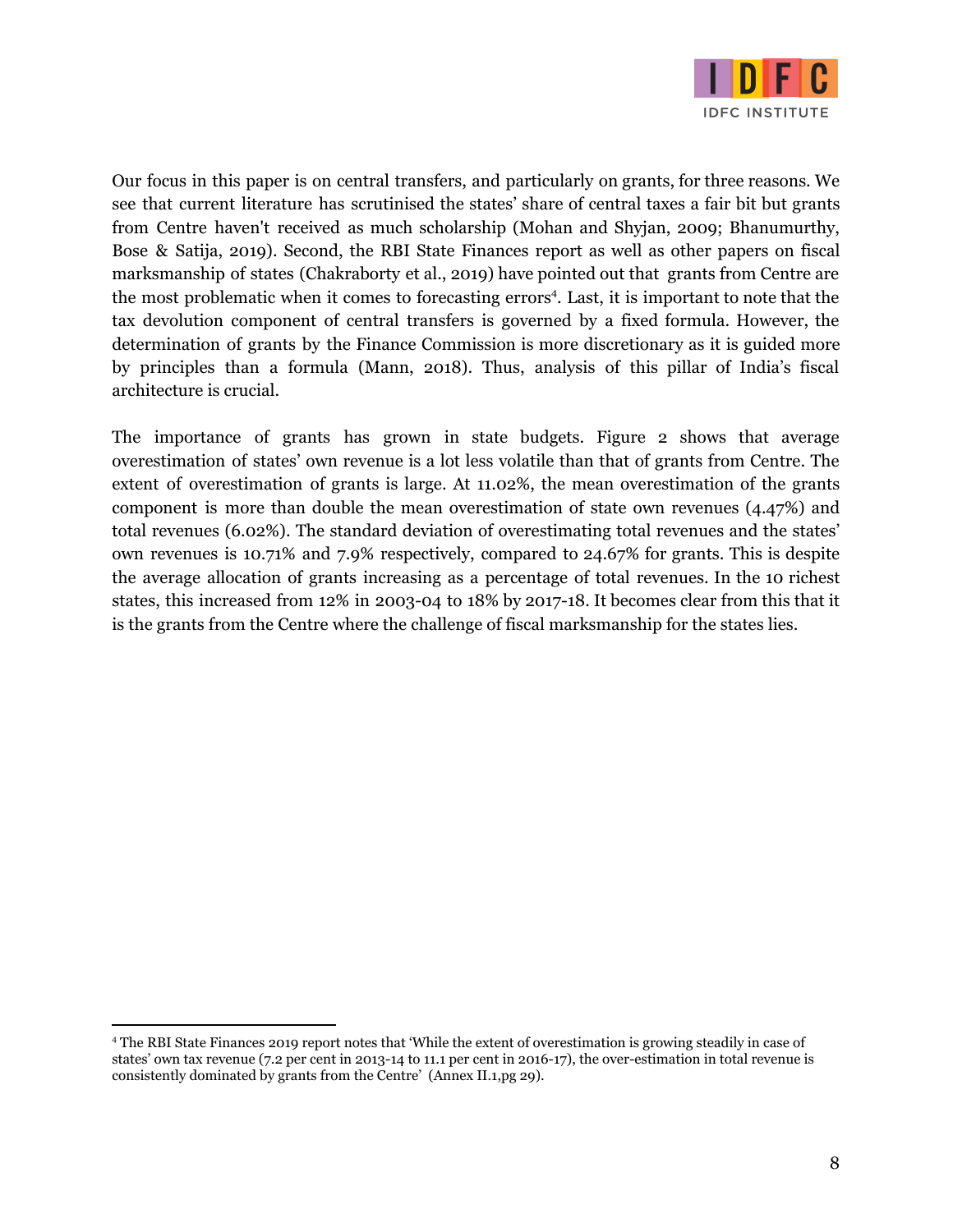



#### **Figure 2: Average Overestimation of All Years of Grants, State Own Revenues and Total Revenue by each State**

*Source: Authors' Analysis; Data from: RBI State Finances: A Study of Budgets of 2019-20* Note: We removed the state of Andhra Pradesh from this figure as the state's overestimation of its own revenues was an extreme outlier: 2797 percent in 2006-07. While we can't be completely sure, this could most likely be an *input error which is reflected in some of the official estimates available.*

#### <span id="page-9-0"></span>**1.3. State Plan and Centrally Sponsored Schemes Show Forecasting Errors**

Grants from Centre are transfers that are either recommended as general purpose grants (untied in nature) to *enable* states to deliver services or as specific purpose transfers for areas such as health and education (primarily routed through centrally sponsored schemes) to *ensure* states deliver a minimal level of governance (Rao, 2017). Grants are further divided into the two components: plan and non-plan grants. Plan grants further consist of state plan schemes, central plan schemes, centrally sponsored schemes and NEC/special plan schemes. We give the details of each of these schemes in the appendix of this paper. Two trends emerge in state plan schemes and centrally sponsored schemes as we analyse budget numbers for 28 states.

First, there is a huge disparity in the accuracy of the forecasts of state plan schemes. Table 2 shows the marksmanship of state plan schemes over the years 2003-04 to 2016-17. In the years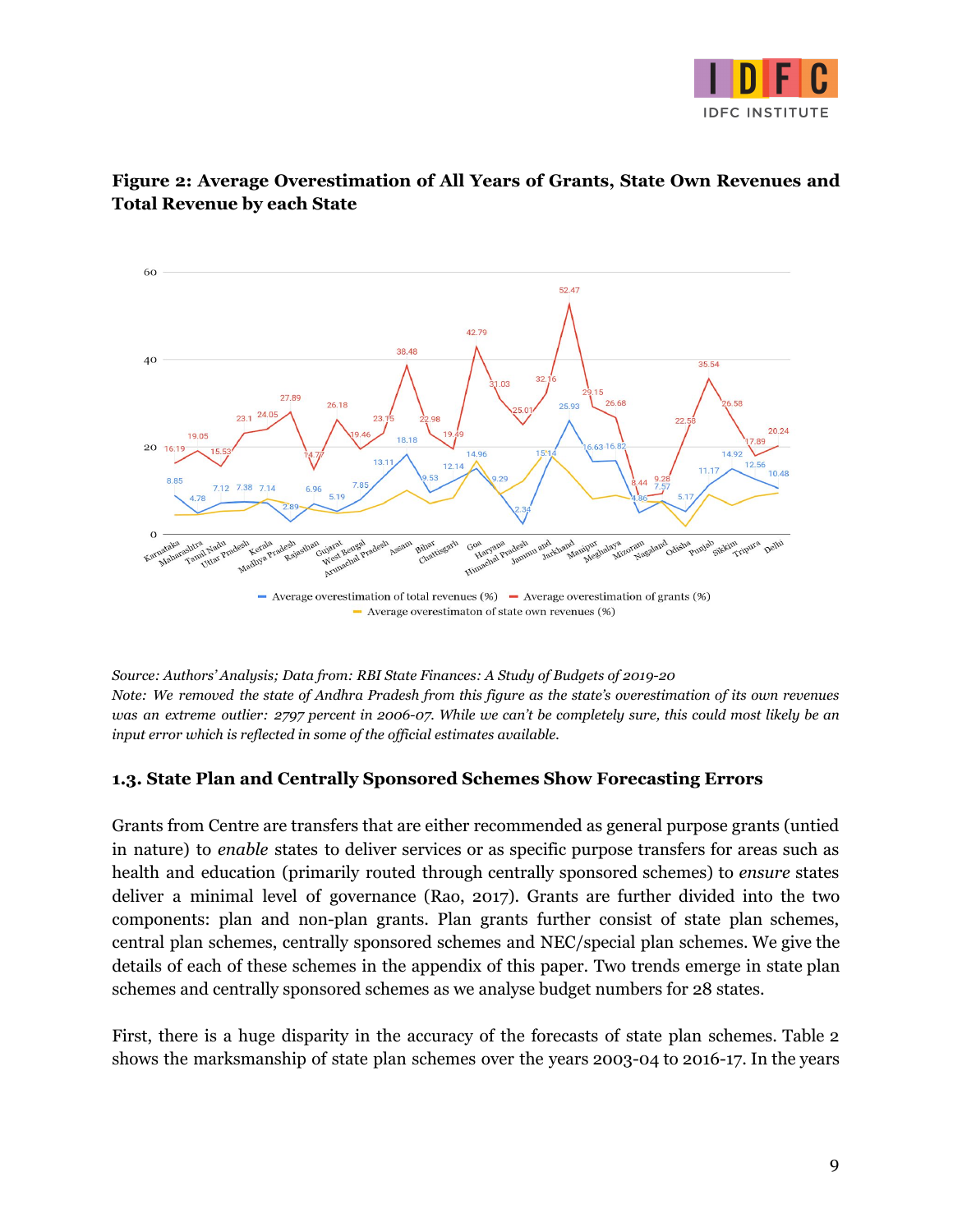

2012-13 and 2013-14, all states except three (Madhya Pradesh, Delhi and Tamil Nadu) overestimated state plan schemes. The average overestimation was a colossal 31% and 34.17% respectively. Some other data points are quite startling. In the year 2015-16, many states, from Maharashtra to Haryana and Jammu and Kashmir, underestimated their state plan schemes massively. Maharashtra underestimated its state plan scheme by 1268.76%. The next year was better but still at 692.81%. Haryana and Jammu Kashmir too underestimated their state plans by a massive 576.26% and 626.28% respectively. On the other hand, Uttar Pradesh had an underestimation of 79.21% in 2015-16 but an overestimation the very next year of 538.59%.

| Year                    | 2003-04      | 2004-05      | 2005-06  | 2006-07  | 2007-08      | 2008-09  | 2009-10  | 2010-11      | 2011-12  | 2012-13  | 2013-14  | 2014-15  | 2015-16  | 2016-17  |
|-------------------------|--------------|--------------|----------|----------|--------------|----------|----------|--------------|----------|----------|----------|----------|----------|----------|
| Karnataka               | $-39.68$     | 8.08         | $-32.03$ | $-30.48$ | $-5.94$      | $-1.83$  | 29.57    | 17.85        | 3.02     | $-21.44$ | $-9.16$  | $-42.22$ | 14.95    | $-20.04$ |
| Maharasht<br>ra         | $-43.59$     | $-7.16$      | $-18.22$ | 78.38    | 4.35         | 1.89     | $-36.4$  | $-30.42$     | $-28.58$ | $-43.83$ | $-52.23$ | $-76.16$ | 1286.76  | 692.81   |
| Tamil<br>Nadu           | $-17.87$     | $-2.58$      | $-18.17$ | $-3.46$  | 4.9          | 19.06    | $-20.55$ | $-25.86$     | $-18.01$ | $-9.22$  | 0.74     | 290.24   | 7.19     | $-36.56$ |
| Uttar<br>Pradesh        | $-21.74$     | 21.65        | $-16.07$ | 4.45     | $-34.98$     | 17.74    | $-0.97$  | $-12.15$     | $-9.89$  | $-33.66$ | $-9.63$  | $-38.43$ | $-79.21$ | 538.59   |
| Andhra<br>Pradesh       | $-16.37$     | $-45.53$     | $-37.14$ | $-13.68$ | 8.25         | $-21.03$ | $-44.53$ | $-57.02$     | $-31.06$ | $-45.04$ | $-45.89$ | 46.14    |          |          |
| Kerala                  | $-36.61$     | $-2.13$      | -23.61   | $-20.67$ | $-5.36$      | $-18.54$ | $-42.74$ | $-35.65$     | $-32.61$ | $-42.74$ | $-53.03$ | $-24.91$ | 11.61    | 193.5    |
| Madhya<br>Pradesh       | $-11.33$     | 36.89        | $-9.04$  | 26.14    | 6.54         | $-13.8$  | $-93.03$ | $-13.8$      | $-28.15$ | 38.5     | $-10.85$ | $-61.2$  | $-47.49$ | $-5$     |
| Rajasthan               | 24.09        | 9.99         | $-12.19$ | $-12.26$ | 40.04        | 49.94    | $-24.65$ | $-0.97$      | $-21.14$ | $-30.01$ | $-19.43$ | $-33.16$ | $-18.15$ | $-29.07$ |
| Gujarat                 | $-14.18$     | $-10.23$     | $-4.99$  | $-26.46$ | 0.67         | $-12.2$  | $-46.95$ | $-46.53$     | $-41.39$ | $-28.69$ | $-45.93$ | 62.14    | $-46.19$ | $-3.04$  |
| West<br>Bengal          | $-23.89$     | $1.1\,$      | $-18.95$ | $-9.06$  | $-10.73$     | 17.81    | 1.93     | $-8.23$      | 46.89    | $-57.42$ | $-55.24$ | $-23.62$ | $-39.36$ | $-40.86$ |
| Chattisgar<br>h         | $-26.97$     | 5.45         | $-19.33$ | 19.54    | $-18.08$     | $-30.88$ | $-15.43$ | 39.71        | $-27.83$ | $-20.08$ | $-41.19$ | 95.82    | 218.41   | 419.99   |
| Goa                     | $-8.67$      | $-15.28$     | $-55.58$ | $-62.53$ | 14.55        | $-25.45$ | $-57.25$ | $-31.89$     | $-67.02$ | $-37.71$ | $-29.26$ | $-47.32$ | $-80$    | $-33.32$ |
| Haryana                 | 104.76       | 17.04        | 91.95    | 91.86    | 54.62        | 62.21    | $-88.87$ | 5.02         | $-53.23$ | $-51.89$ | $-46.48$ | 143.64   | 576.26   | 59.81    |
| Himachal<br>Pradesh     | 0.49         | $-11.47$     | $-6.44$  | $-59.12$ | 466.4        | $-1.21$  | 10.09    | 2.27         | 10.57    | $-1.55$  | $-18.16$ | $-15.09$ | $-27.66$ | 20.38    |
| Jammu<br>and<br>Kashmir | 2.27         | 6.57         | 0.28     | $-71.66$ | 133.37       | 1.98     | $-1.38$  | $-13.08$     | $-23.77$ | $-26.49$ | $-39.8$  | $-15.04$ | 626.28   | 29.43    |
| Jharkhand               | $\mathbf{o}$ | $\mathbf{o}$ | $-36.66$ | 27.65    | $\mathbf{o}$ | 90.3     | 167.81   | $\mathbf{o}$ | $-57.88$ | $-63.66$ | $-69.64$ | $-5.54$  | 50.57    | 751.84   |
| Manipur                 | 10.59        | 49.2         | $-5.87$  | 255.86   | $-82.18$     | 4.55     | $-10.87$ | 2.52         | $-6.66$  | $-21.03$ | $-28.59$ | $-26.47$ | $-11.4$  | $-22.64$ |
| Meghalaya               | 23.39        | $-35.43$     | $-16.79$ | $-30.25$ | $-44.25$     | $-29.36$ | $-9.32$  | $-10.42$     | $-26.81$ | $-28.98$ | $-25.32$ | $-25.99$ | $-51.35$ | ä,       |
| Mizoram                 | 84.18        | 146.29       | $-83.32$ | 96.68    | $-14.22$     | 1.11     | 18.34    | $-17.07$     | $-1.5$   | $-16.96$ | $-22.28$ | $-2.62$  | 35.92    | 30       |
| Nagaland                | 39.28        | $-1.3$       | $-28.93$ | 16.35    | 3.72         | 10.34    | 1.94     | $-3.53$      | 2.36     | $-13.97$ | $-21.9$  | $-38.36$ | $-5.2$   | $-88.95$ |
| Arunachal<br>Pradesh    | $-16.37$     | $-74.94$     | 20.94    | 13.69    | $-0.89$      | 19.91    | 4.8      | 7.94         | $-21.91$ | $-6.64$  | $-41.26$ | 95.9     |          |          |

#### **Table 2: Error in Forecasting of State Plan Schemes (%)**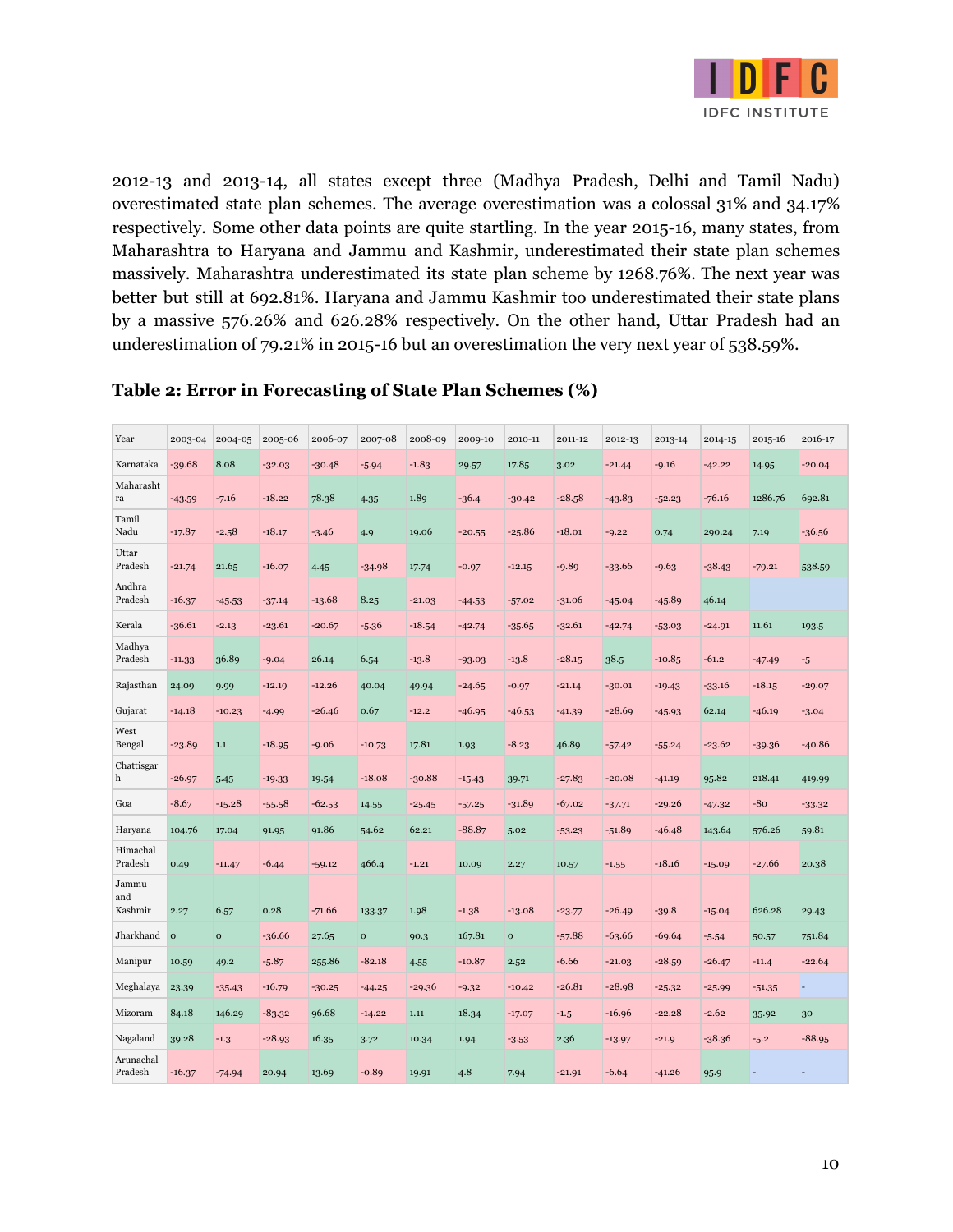

| Assam   | $-9.9$   | 1.38     | $-23.89$ | $-22.33$ | $-19.82$ | $-6.16$  | $-7.52$  | $-1.28$  | $-31.79$ | $-29.17$ | $-35.62$ | $-33.72$ | $-55.97$ | $-54.07$ |
|---------|----------|----------|----------|----------|----------|----------|----------|----------|----------|----------|----------|----------|----------|----------|
| Bihar   | 43.09    | 14.49    | $-27.91$ | $-12.04$ | $-18.21$ | $-21.14$ | $-26.15$ | $-7.59$  | $-43.12$ | $-43.46$ | $-41.86$ | $-48.31$ | $-7.95$  | $-51.52$ |
| Odisha  | $-38.39$ | $-15.94$ | $-21.08$ | $-27.19$ | 6.46     | $-1.66$  | $-17.49$ | $-15.82$ | $-19.47$ | $-26.77$ | $-37.07$ | $-37.87$ | $-39.65$ | $-19.99$ |
| Punjab  | $-38.38$ | $-20.21$ | 9.67     | 35.79    | $-26.25$ | $-42.41$ | 46.56    | 9.37     | $-64.38$ | $-68.16$ | $-84.12$ | $-48.76$ | $-41.42$ | $-50.09$ |
| Sikkim  | 4.04     | $-1.68$  | $-21.09$ | $-17.25$ | $-21.69$ | 6.4      | 10.97    | $-26.33$ | $-23.44$ | $-29.9$  | $-15.08$ | $-26.19$ | $-61.76$ | 53.27    |
| Tripura | 10.16    | 30.82    | $-0.6$   | 6.58     | $-15.41$ | $-5.9$   | $-5.77$  | $-6.96$  | 9.04     | $-7.46$  | $-5.91$  | $-19.45$ | $-58.67$ | $-41.56$ |
| Delhi   | 12.57    | 8.22     | $-28.35$ | $-68.71$ | $-30.27$ | $-34$    | 46.2     | 47.1     | $-62.38$ | 122.96   | $-17.53$ | $-48.42$ | $-40.52$ | $-30.18$ |

*Source: Authors' Analysis; Data from: RBI State Finances: A Study of Budgets of 2019-20 Note: The above data is from 2003-04 to 2016-17.*

The second trend that emerges is that errors in forecasting of centrally sponsored schemes are frequent (see Table 3). As shown in Figure 3, Uttar Pradesh has overestimated the centrally sponsored schemes component of grants from Centre for the most number of years -- 14 out of 15 years. The average overestimation of budget estimates of the schemes in these years was a high 32.45%. On the other hand, Tamil Nadu has underestimated the budget estimates of centrally sponsored schemes in 14 out of 15 years. The average underestimation for these years was a startling 74.9%. Sikkim too overestimated its centrally sponsored schemes in all 15 years. Clearly, there is huge variation even among the richest states and the most resource intensive in getting their estimates of centrally sponsored schemes right. Moreover, the variations move in different directions, making the case for unpacking the marksmanship of these schemes. It is clear that marksmanship on the revenue side is quite poor. State plan schemes and centrally sponsored schemes contribute to this misjudgement more than the other components. We turn to the reasons for this in the next section.

| Year              | 2003-0<br>$\overline{4}$ | 2004-05  | 2005-06  | 2006-07  | 2007-08  | 2008-09  | 2009-10  | 2010-11  | 2011-12  | 2012-13  | 2013-14  | 2014-15  | 2015-16  | 2016-17  |
|-------------------|--------------------------|----------|----------|----------|----------|----------|----------|----------|----------|----------|----------|----------|----------|----------|
| Karnataka         | $-21.65$                 | $-12.1$  | 1.45     | 34.39    | $-41.86$ | $-24.36$ | $-18.01$ | 24.68    | $-3.25$  | $-18.81$ | $-16.93$ | 67.26    | $-78.36$ | $-23.62$ |
| Maharashtr<br>a   | $-42.56$                 | $-50.62$ | $-48.15$ | $-35.6$  | 12.93    | $-1.28$  | 57.97    | 13.39    | 2.46     | $-0.81$  | $-46.56$ | $-9.9$   | $-6.12$  | $-21.54$ |
| Tamil Nadu        | 32.89                    | 25.2     | 33.3     | 54.7     | 97.15    | 79.29    | 32.3     | 7.39     | 10.68    | 20.22    | 19.23    | $-59.09$ | 126.94   | 71.66    |
| Uttar<br>Pradesh  | $-74.25$                 | $-12.43$ | $-13.69$ | 2.22     | $-31.68$ | $-37.54$ | $-39.24$ | $-44.18$ | $-20.51$ | $-13.35$ | $-19.81$ | $-35.93$ | $-32.6$  | $-39.74$ |
| Andhra<br>Pradesh | $-53.4$                  | $-11.9$  | 30.11    | $-10.52$ | 43.04    | $-44.8$  | $-11.56$ | $-20.96$ | $-13.71$ | $-20.3$  | $-48.05$ |          |          |          |
| Kerala            | $-42.09$                 | $-49.84$ | $-59.38$ | $-55.16$ | $-55.91$ | $-21.2$  | $-31.21$ | $-38.27$ | 11.93    | $-45.9$  | $-51.92$ | 49.96    | $-17.61$ | $-52.5$  |
| Madhya<br>Pradesh | $-49.82$                 | 33.77    | 66.72    | 138.44   | 135.83   | 93.34    | $-91.54$ | $-13.16$ | 29.65    | 19.77    | $-35.98$ |          |          |          |
| Rajasthan         | $-55.66$                 | $-28.02$ | $-21.98$ | $-17.2$  | $-2.91$  | $-11.86$ | $-46.71$ | $-29.03$ | $-23.15$ | $-23.26$ | $-32.81$ |          |          |          |

#### **Table 3: Error in Forecasting of Centrally Sponsored Schemes (%)**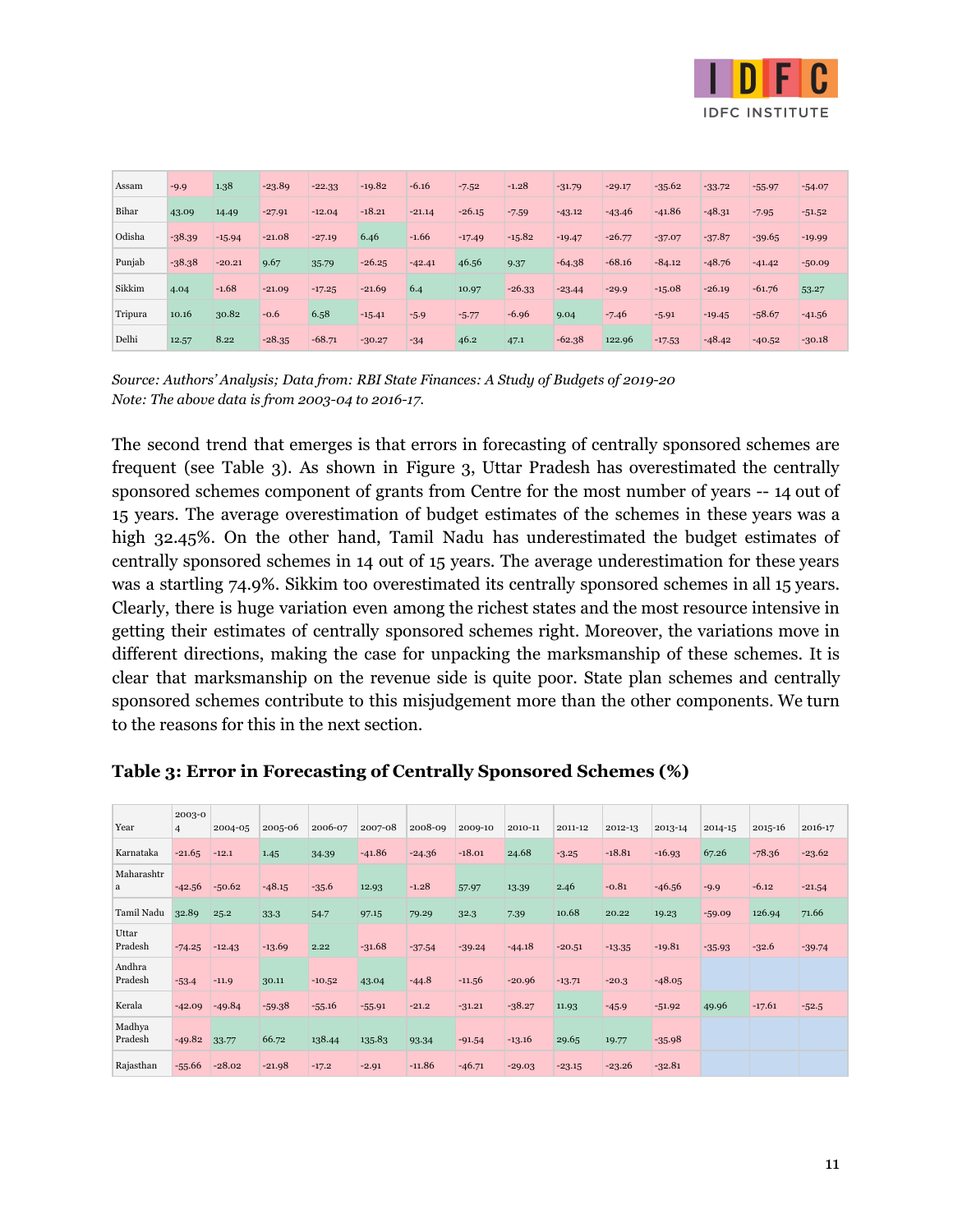

| Gujarat              | $-66.64$     | $-22.46$     | 0.6          | $-15.72$ | $-51.02$     | $-31.87$     | $-36.64$     | $-39.93$     | $-14.31$ | $-14.83$ | $-6.57$  | $-93.58$                 | $-68.8$                  | 4.78                     |
|----------------------|--------------|--------------|--------------|----------|--------------|--------------|--------------|--------------|----------|----------|----------|--------------------------|--------------------------|--------------------------|
| West Bengal          | 34.08        | 5.12         | 98.95        | 8.64     | 16.6         | 4.18         | $-24.68$     | $-19.45$     | $-6.97$  | $-23.95$ | $-32.59$ |                          |                          |                          |
| Chattisgarh          | $-68.23$     | $-14.3$      | 69.47        | $-1.7$   | 18.1         | 33.71        | $-41.47$     | $-23.54$     | 18.12    | $-0.89$  | $-15.68$ | $-88.93$                 | $-89.81$                 | $-95.83$                 |
| Goa                  | $-31.88$     | $-60.4$      | $-42.69$     | $-53.92$ | ÷            |              |              | ÷            |          | $-29.07$ | $-64.75$ | 1.6                      | $-39.39$                 | $-60.29$                 |
| Haryana              | $-47.22$     | $-2.17$      | 32.7         | 12.41    | 24.99        | $-1.9$       | $-91.1$      | $-52.99$     | $-37.62$ | $-48.94$ | $-26.34$ | $-64.47$                 | $-77.15$                 | $-80.44$                 |
| Himachal<br>Pradesh  | 48.87        | 66.52        | 159.3        | 269.58   | $-26.43$     | 73.58        | 194.1        | 176.74       | 298.56   | 230.09   | 183.35   | 438.23                   | $-14.94$                 | 3.6                      |
| Jammu and<br>Kashmir | 155          | $-30$        | $\mathbf{o}$ | 80.23    | $-73.03$     | $\mathbf{o}$ | $\mathbf{o}$ | $-24.91$     | 52.64    | 29.96    | 49.27    | $-99.94$                 | $\overline{\phantom{a}}$ |                          |
| Jharkhand            | $\mathbf{o}$ | $\mathbf{o}$ | $-5.88$      | $-42.59$ | $\mathbf{o}$ | 47.54        | $-24.18$     | $\mathbf{o}$ | $-4.56$  | $-49.07$ | $-35.9$  | $-92.3$                  | $-92.81$                 | $-93.91$                 |
| Manipur              | $-6.7$       | $-6$         | 124.39       | 1013.94  | $-87.07$     | $-53.46$     | 259.94       | 111.95       | 28.52    | $-5.98$  | 59.33    | 143.86                   | 182.84                   | 342.37                   |
| Meghalaya            | 14.89        | $-67.04$     | $-24.48$     | $-54.34$ | $-56.53$     | $-64.07$     | $-49.07$     | $-46.65$     | $-61.74$ | $-65.4$  | $-80.12$ | $-88.44$                 | $-35.41$                 | $-99.91$                 |
| Arunachal<br>Pradesh | $-53.4$      | $-86.07$     | 1065.56      | 65.2     | 50.18        | $-70.76$     | 153.51       | $-25.29$     | $-16.13$ | $-42.04$ | $-47.24$ | $-88.5$                  | $-95.45$                 | $-94.58$                 |
| Assam                | $-81.11$     | $-56.03$     | $-70.27$     | $-60.63$ | $-48.48$     | $-43.1$      | $-68.48$     | $-59.91$     | $-35.47$ | $-32.86$ | $-52.45$ | ٠                        | ٠                        | $-79$                    |
| Bihar                | $\mathbf{o}$ | ÷            | $-41.53$     | 13.73    | $-15.17$     | $-24.57$     | $-55.44$     | $-43.98$     | $-32.36$ | $-46.62$ | $-37.17$ | $\overline{\phantom{m}}$ | $\overline{\phantom{m}}$ | ٠                        |
| Odisha               | 60.06        | 177.9        | 119.27       | 205.39   | 39.35        | $-2.71$      | $-25.02$     | $-31.92$     | 5.67     | 2.9      | 14.52    | $-99.13$                 | $-99.87$                 | $-99.78$                 |
| Punjab               | $-64.5$      | $-74.88$     | $-84.34$     | $-61.1$  | $-69.98$     | $-75.07$     | 13.6         | $-33.95$     | $-40.99$ | $-35.96$ | $-99.12$ | 247.5                    | 644.04                   | 327.47                   |
| Sikkim               | $-28.71$     | $-53.51$     | $-31.29$     | $-48.07$ | $-31.15$     | $-54.33$     | $-20.07$     | $-48.53$     | $-40.99$ | $-38.86$ | $-25.16$ | $-39.36$                 | $-47.07$                 | $-43.83$                 |
| Tripura              | $-70.93$     | 103.6        | $-23.32$     | $-6.64$  | $-29.9$      | $-16.83$     | 11.34        | $-5.99$      | 4.08     | $-22.17$ | $-12.93$ | $-30.81$                 | $-96.52$                 | $\overline{\phantom{a}}$ |
| Delhi                | $-27.63$     | $-24.88$     | $-38.89$     | $-0.33$  | $-41.75$     | $-27.63$     |              | $-6.86$      |          | 56.96    | $-16.71$ |                          | 8.32                     | $-11.06$                 |

*Source: Author's Analysis; RBI State Finances: A Study of Budgets of 2019-20 Note: The above table has data from 2003-04 to 2016-17. Data for Meghalaya and Nagaland are not available.*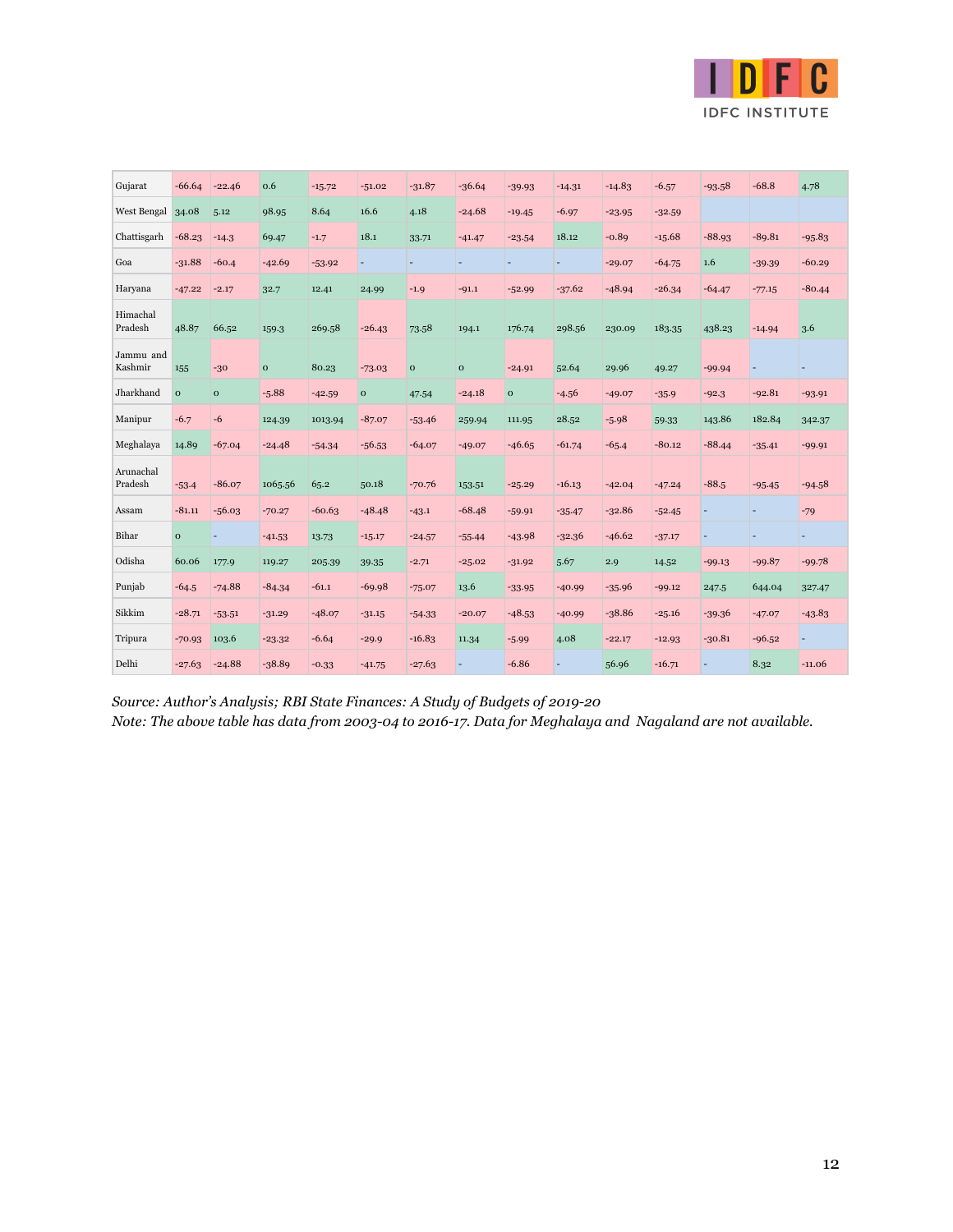

#### **Figure 3: Forecasting Error of Centrally Sponsored Schemes for Uttar Pradesh, Tamil Nadu and Sikkim**



Centrally Sponsored Schemes for Tamil Nadu

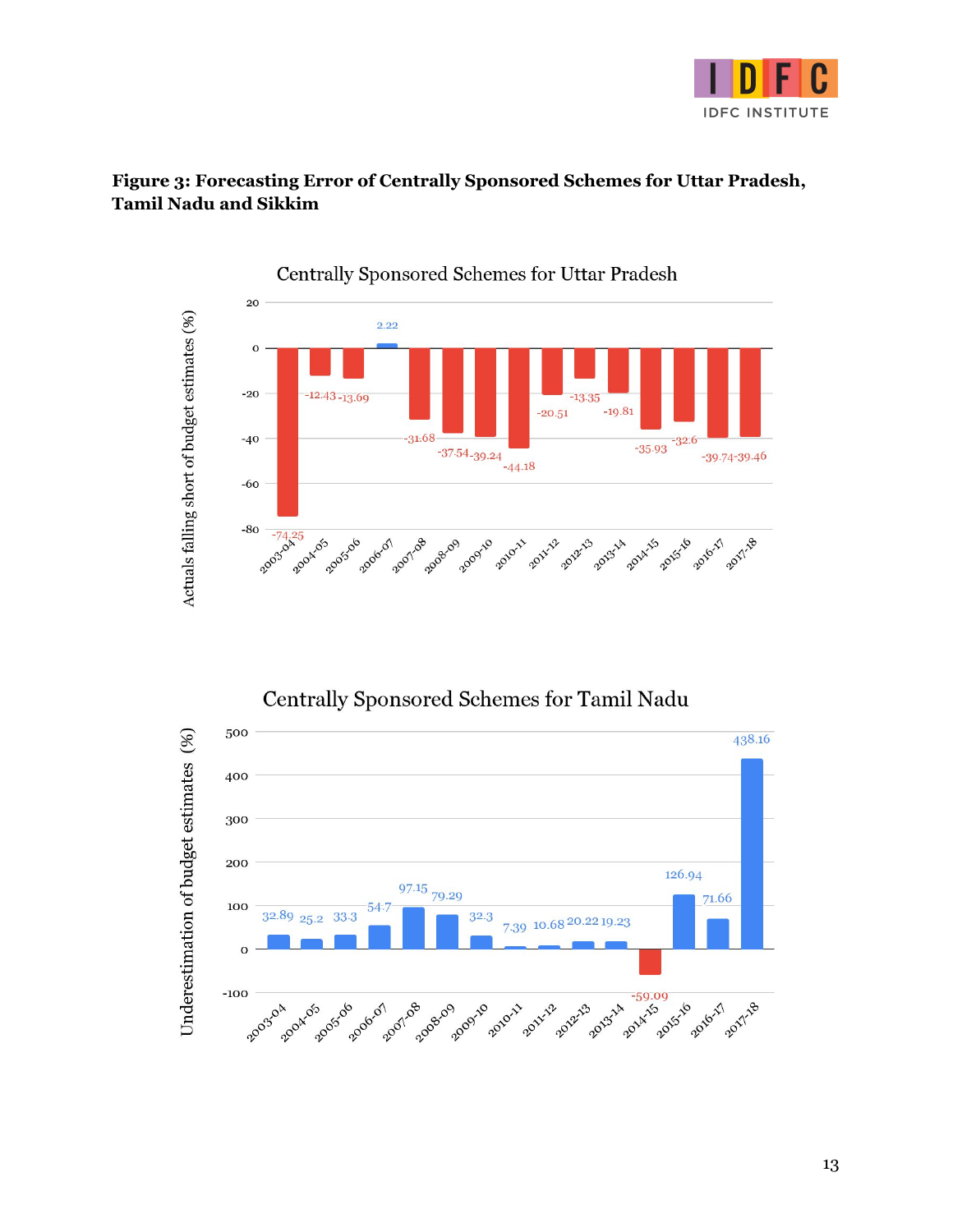



Centrally Sponsored Schemes for Sikkim

*Source: Authors' Analysis Data from RBI State Finances: A Study of Budgets of 2019-20*

#### <span id="page-14-0"></span>**2. Reasons for Poor Fiscal Marksmanship**

Poor fiscal marksmanship has many causes from poor planning and information assimilation to faulty execution of plans and schemes. However, the consistency in missing forecasts points towards at least a few structural problems that are germane to the budgeting process. In summary, the three main reasons for variations in actuals from projections for states are: (i) Centre's overestimation of its revenues resulting in variations in tax devolution and grants; (ii) Centre's wrong projection of its expenditures or unforeseen expenditures resulting in Centre cutting grants to the states; (iii) States' overestimation in projecting own revenue.

Before we get into the specifics, it is important to go over the process of estimating budgets. The grants are awarded based on the recommendations of the Finance Commission constituted once every five years. Plan grants were awarded by the Planning Commission till its abolishment, while the Finance Commission solely looked at non-plan grants. The basis on which the grants are recommended changes with each Finance Commission. For example, the First Finance Commission posited that the budgetary needs of the state as well as the equitable allocation of resources served as the governing principles for grant recommendations. The subsequent Commissions, while maintaining these broad principles, added additional criteria such as the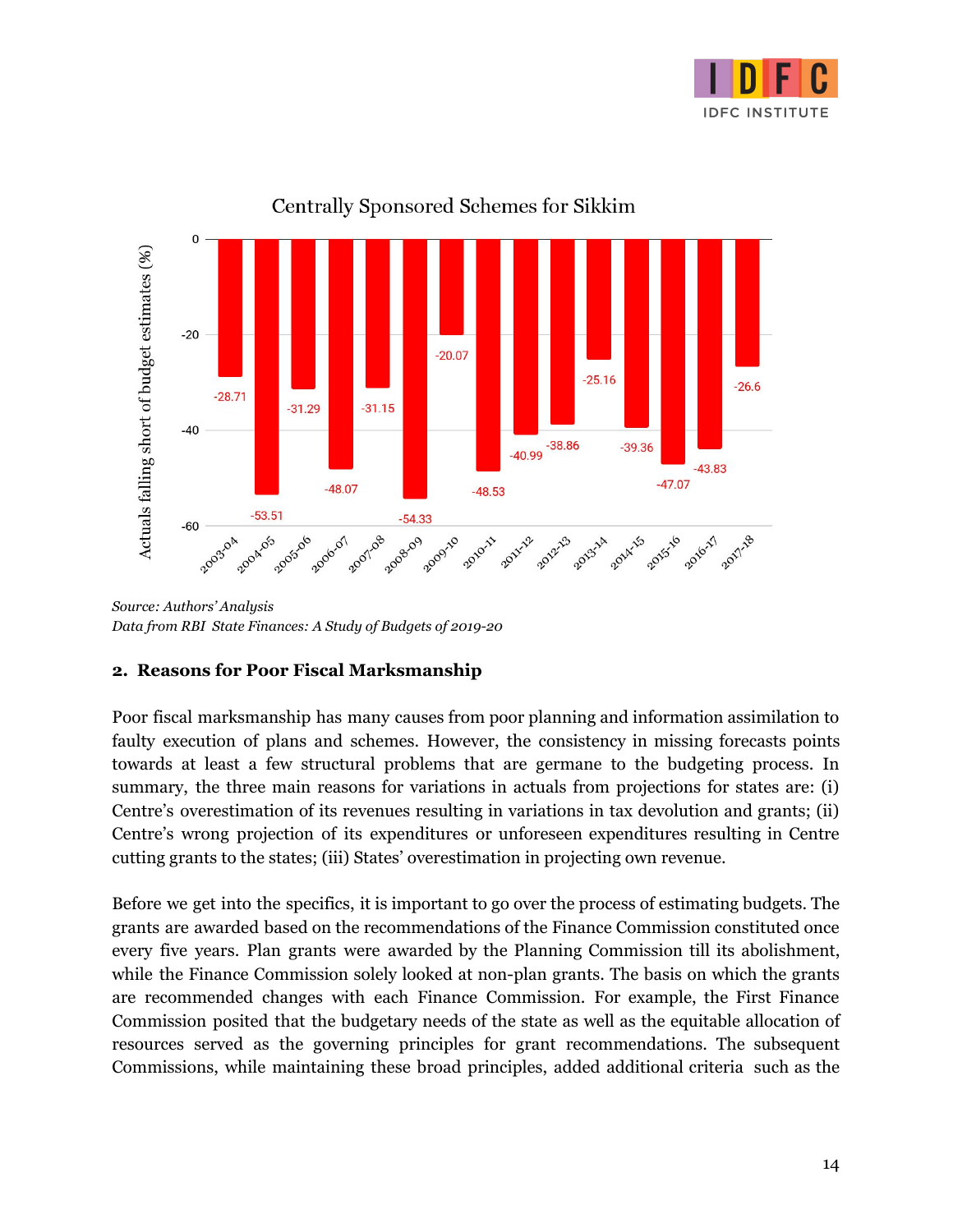

fiscal burden of the Centre. The Fourth Finance Commission explicitly laid down the revenue gap filling approach as a dominant principle. This approach estimates each state's revenue deficits post tax devolutions from the Centre before recommending the grants. Since then, this has been accepted as the established principle to devolve grants to the states (Reddy & Reddy, 2016). Grants from Centre are provided to states as a revenue gap filling measure in cases where the state's assessed expenditure exceeds the sum of its revenues. This process highlights two aspects that make fiscal marksmanship of grants from the Centre difficult.

- 1. The states' budgets are heavily dependent on the Centre's budget. The dependence of states on central transfers is high with relatively poor states depending on the Centre for nearly half their revenues (Jena, 2006). A misprojection or an unexpected revenue shortfall by the Centre means the states finances get affected. This shortfall is more likely to be reflected in grants rather than say devolution of taxes, because these are not based on a fixed formula. For example, as we pointed out earlier, the budgeting of state plan schemes have been consistently overestimated due to incorrect projections of transfers of devolved taxes by the Centre.
- 2. The budget reassessment exercise is a massively complex task given the number of budget heads and sub-components under various departments and schemes. To illustrate the scope of the problem, the government accounting system divides expenditure into six heads: major head, sub-major head, minor head, sub-minor head, detailed head and object head. Each state has 30-40 departments with one major head but numerous minor and sub-minor heads. A centrally sponsored scheme such as the National Health Mission could have countless sub-minor heads for the states to estimate and the Commission to evaluate. There would be numerous such schemes. Thus, we need to appreciate the complexity the Finance Commission faces when performing these calculations to meet the needs of the state while balancing the fiscal burden at the Centre.

We now look into the issues faced by the states, Centre and the Finance Commission to outline some reasons for poor fiscal marksmanship of grants from Centre.

#### <span id="page-15-0"></span>**2.1 States' Budgeting Exercise**

The data bears out criticism of the accuracy of state budget forecasts. This is for numerous reasons. First, there is a lack of foresight and planning by departments while drawing out the budgetary estimates. State budgets are not well framed before drawing them, and show little relationship between formulation and execution of policies (Jena, 2006). The true revenue gap assessment falters because of misestimation on both the revenue and expenditure side of the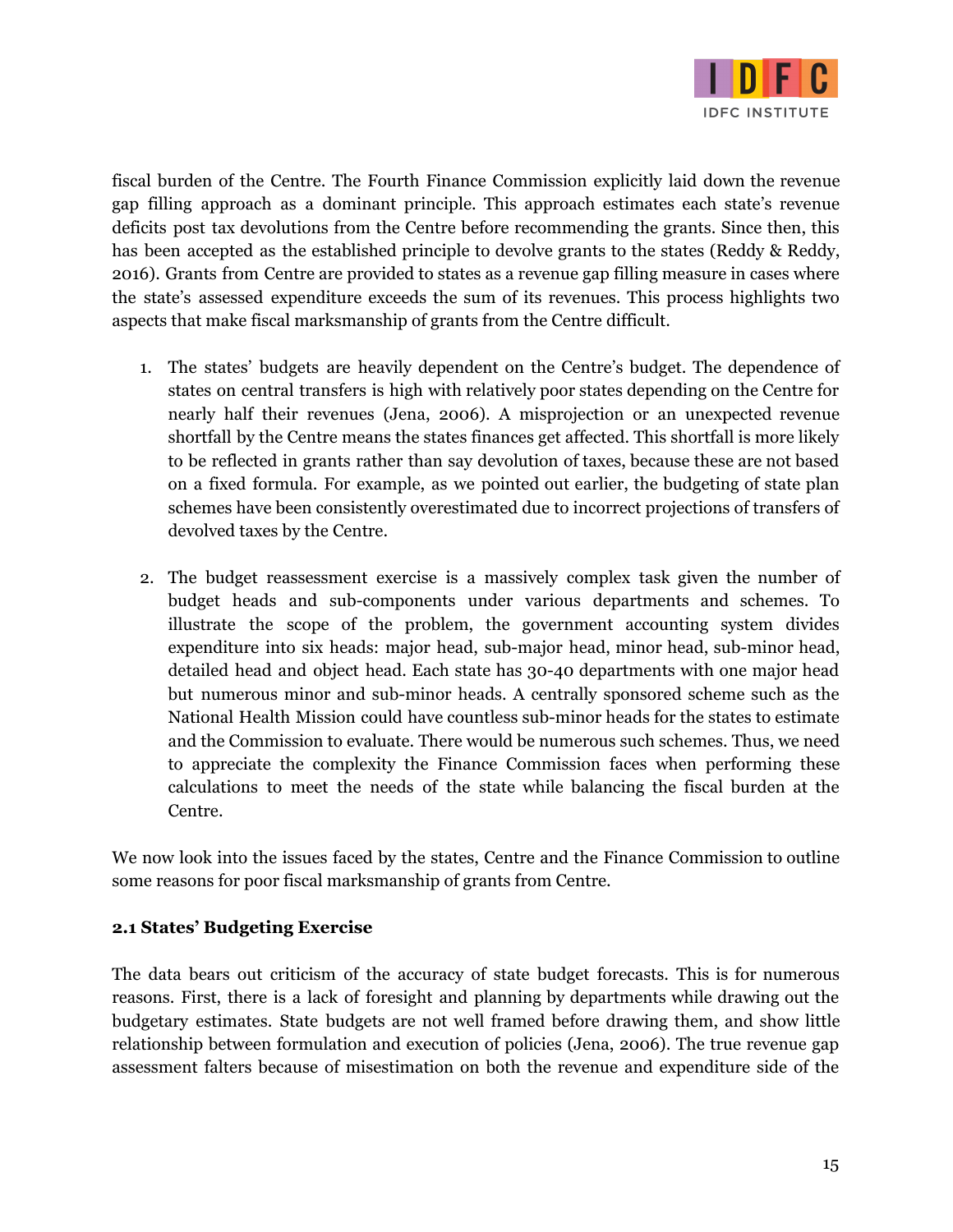

state budget. On the expenditure side, line departments have no expenditure ceilings to ensure their actuals are more in line with the estimates drawn. Drawing out forecasts without controls on spending therefore tends to veer away from the actuals.

To understand the process of budgeting more closely, we reached out to officials in government. In conversations with Secretaries and Under-Secretaries of the revenue departments of a state, we found that there is no rational way in which they project their estimates on expenditure. For some departments they rely on information from the village/patwari level and aggregate that to project the estimates.<sup>5</sup> It is likely that the information provided is way off the mark. In certain cases, if they don't receive the information they have asked for, they ballpark the estimate based on previous year's estimates with an error band of  $+/-10\%$  and submit those to the Finance Commission. All of this adds to errors in estimating revenue gaps which then exacerbate the difference between budgets and actuals.

Second, the nature of funding of state plan schemes tends to cause issues with their projections. These schemes are funded and executed by states for subjects that are specifically not on the Union list. As discussed earlier while outlining reasons for poor fiscal marksmanship, although state plan schemes are completely budgeted by the states, projection by states of their total revenues is still heavily dependent on the Centre and their tax devolution shares to states. A shortfall in tax devolution to the states leads to the budget for state plan schemes being cut as resources by the state would have to be diverted elsewhere.

Lastly, policy impact and exogenous shocks also affect projections. States may take policy decisions over the course of the five year assessment period, such as introducing populist measures in an election year, that affect expenditure projections. A recent study of interim budgets shows that the budget estimates on expenditure are particularly biased in an election year, as governments undertake additional spending beyond what can be accounted for to appease vote banks (Pant, 2019). There are also policy decisions where the accounting of the

<sup>&</sup>lt;sup>5</sup> The established process both for Centre and states is: (i) issuance of budget circular in October every year to the spending departments along with assumption about the growth, inflation and other relevant macro parameters and indicative budget envelope for the department; (ii) the heads of departments forwarding the circulars and directions to the Drawing and Disbursement Officers to prepare their estimate of expenditures for the ensuing year and the latter are required to prepare their expenditure estimates based on the inputs they receive from their subordinates; (iii) Compilation by the heads of spending departments and communication of the estimates to the Finance Department; (iv) Discussion of each spending department with the Finance Department to match the expenditure estimates with projected revenues.

As detailed in the paper by Mishra (2014), 'the state's budget preparation begins with the submission of budgets by the Drawing and Disbursement Officers (DDOs) who are based at district and sub-district levels. These budgets are submitted to the state's Estimating Officer by the end of August each year. The Estimating and Controlling Officers scrutinize the budgets prepared at the district level and, after separation by department, send them to the heads of the respective departments of the state by mid-November.'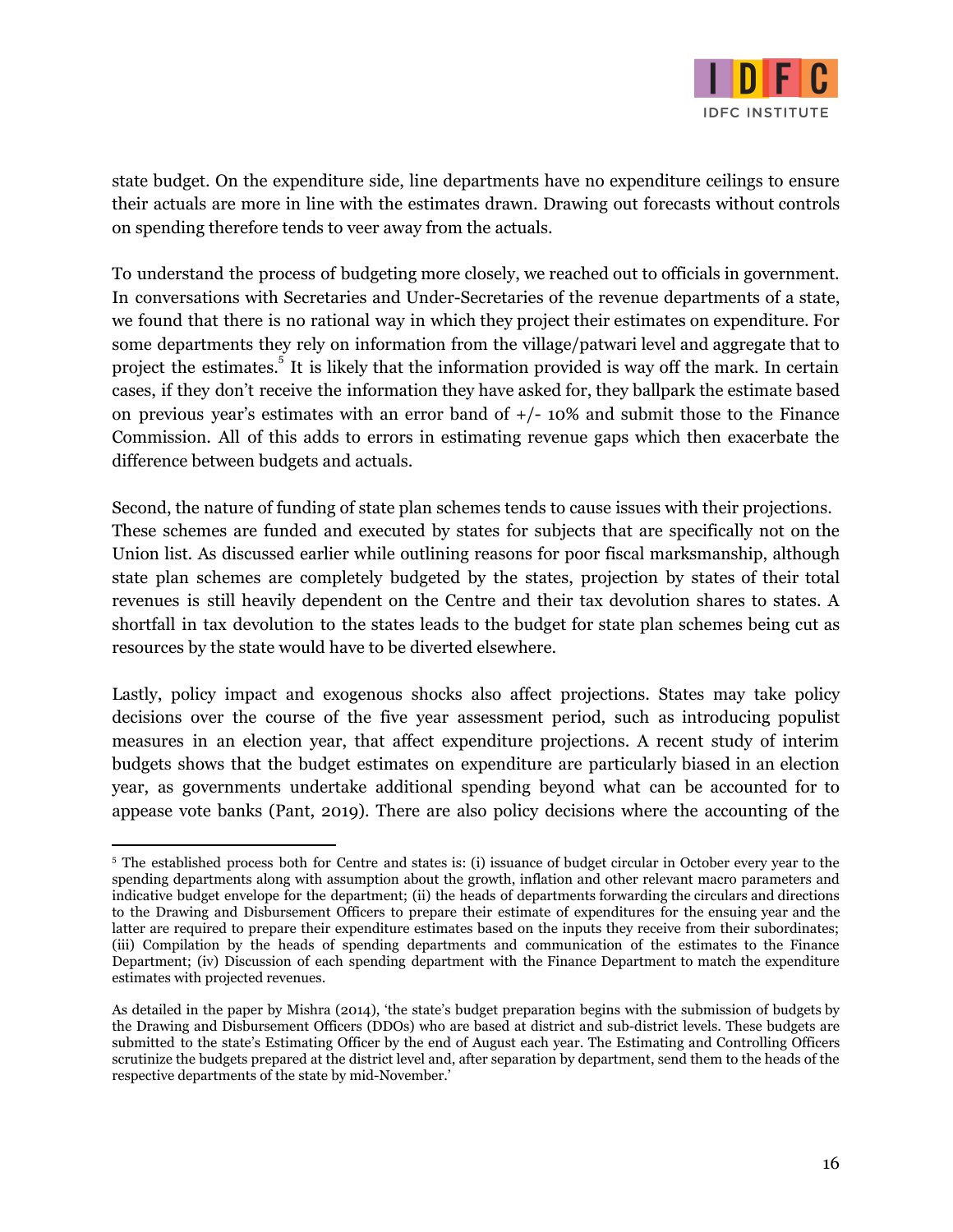

expenditure is done after the policy announcement is made. For example, states, while announcing farm loan waivers, were yet to factor this into their expenditure budget of that year (Mishra & Singh, 2017). Exogenous shocks could also be due to a recessionary or inflationary environment, or a calamity or disaster that involves additional spending beyond what was stated in the Disaster Response Funds. Such shocks mostly result in random errors in forecasting by states and make marksmanship difficult.

#### <span id="page-17-0"></span>**2.2. Getting Centre's Projections Right**

Given the heavy dependence of the states on the Centre's budgets, Centre's projections play a huge role in the states marksmanship. We studied the budgets of the Central government (Srinivasan, Misra and Rajadhyaksha, 2019) and found that the government had overestimated revenue in 18 out of 22 years and underestimated expenditure in 12 out of the 22 years, as shown in Table 4 below. The poor fiscal marksmanship was attributed primarily to errors in forecasting of tax collections (also seen in Table 4). A similar study of the Centre's forecasts on revenues and expenditure reveals that forecasts are not rational in nature, and not all available information is factored in correctly (Bhattacharya & Kumari, 1988). The sub-components of the plan grants from Centre mostly involve funding for central sector schemes and centrally sponsored schemes. Given this revenue dependence on the Centre, a shortfall in the Centre's revenue projections will ultimately result in the states receiving fewer grants.

| Year      |                         | % Difference in Actuals from Budget estimates |                             |  |  |  |  |  |  |  |
|-----------|-------------------------|-----------------------------------------------|-----------------------------|--|--|--|--|--|--|--|
|           | <b>Revenue Receipts</b> | <b>Total Expenditure</b>                      | <b>Tax Revenue Receipts</b> |  |  |  |  |  |  |  |
| 1997-1998 | $-12.56$                | $-0.05$                                       | $-15.63$                    |  |  |  |  |  |  |  |
| 1998-1999 | $-7.71$                 | 4.27                                          | $-10.44$                    |  |  |  |  |  |  |  |
| 1999-2000 | $-0.73$                 | 5.00                                          | $-3.09$                     |  |  |  |  |  |  |  |
| 2000-2001 | $-5.42$                 | $-3.80$                                       | $-6.36$                     |  |  |  |  |  |  |  |
| 2001-2002 | $-13.07$                | $-3.40$                                       | $-18.01$                    |  |  |  |  |  |  |  |
| 2002-2003 | $-5.45$                 | 0.94                                          | $-22.72$                    |  |  |  |  |  |  |  |
| 2003-2004 | 3.92                    | 7.42                                          | 1.53                        |  |  |  |  |  |  |  |
| 2004-2005 | $-1.07$                 | 4.15                                          | $-3.89$                     |  |  |  |  |  |  |  |

**Table 4: Centre's Forecasting Errors on Revenue and Expenditure over the Years 1997-98 to 2018-19**

<sup>6</sup> Central sector schemes are completely funded as well as executed by the Central government and departments, on subjects on the Union list. Centrally sponsored schemes, while funded by both the Centre and the state governments, are implemented by states and their agencies.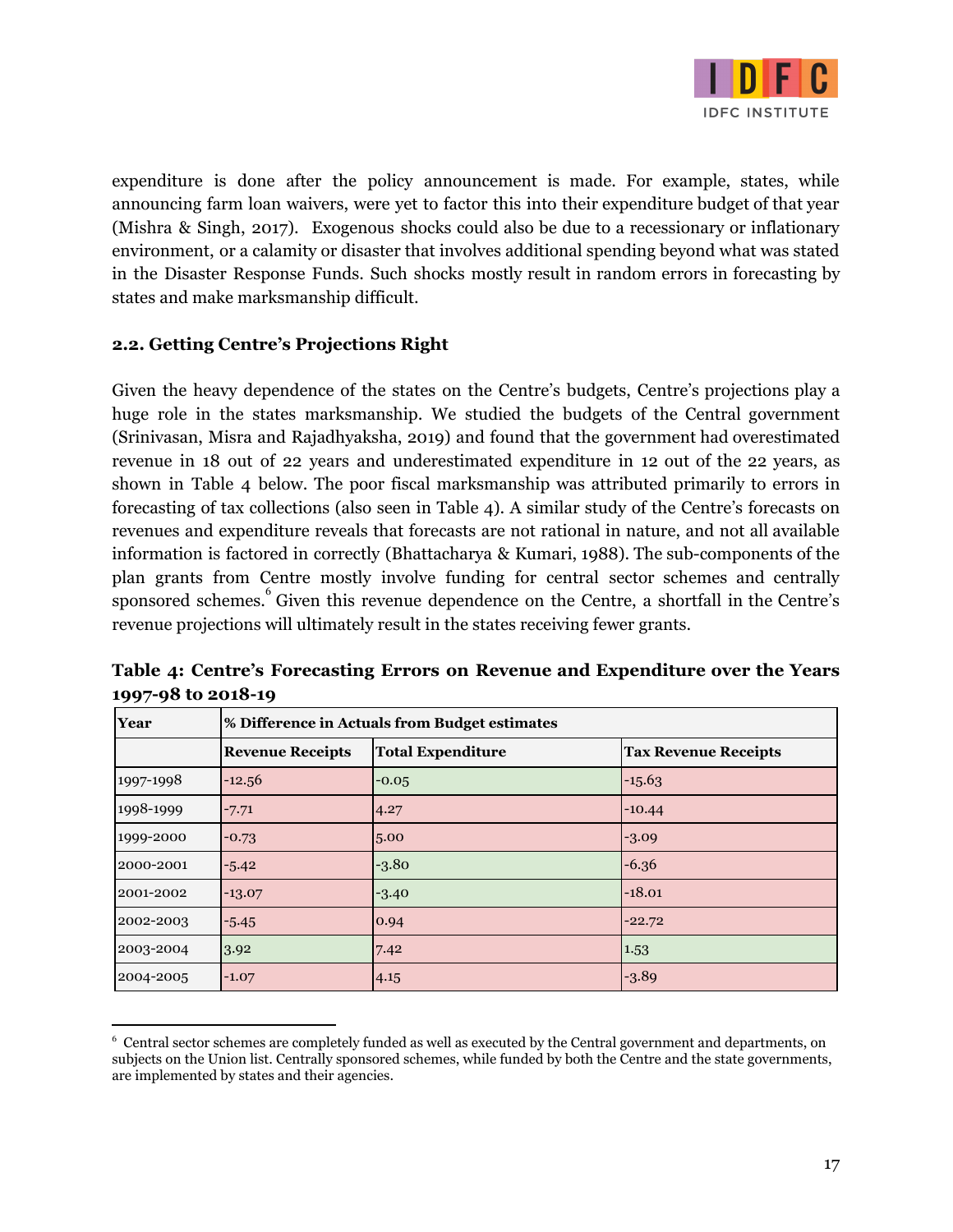

| 2005-2006 | $-1.06$  | $-1.60$ | $-1.17$  |
|-----------|----------|---------|----------|
| 2006-2007 | 7.66     | 3.44    | 7.33     |
| 2007-2008 | 11.40    | 4.72    | 8.83     |
| 2008-2009 | $-10.40$ | 17.72   | $-11.98$ |
| 2009-2010 | $-6.78$  | 0.36    | $-2.58$  |
| 2010-2011 | 15.58    | 7.99    | 6.22     |
| 2011-2012 | $-4.87$  | 3.71    | $-4.64$  |
| 2012-2013 | $-6.03$  | $-5.40$ | $-3.84$  |
| 2013-2014 | $-3.94$  | $-6.36$ | $-7.86$  |
| 2014-2015 | $-7.42$  | $-7.31$ | $-7.54$  |
| 2015-2016 | 4.68     | 0.75    | 0.42     |
| 2016-2017 | $-0.20$  | $-0.14$ | 5.21     |
| 2017-2018 | $-5.31$  | $-0.22$ | 1.26     |
| 2018-2019 | $-10.01$ | $-5.20$ | $-11.04$ |

#### *Source: Authors' Analysis; Data from: Union Budgets of India*

The conditionalities imposed by the Centre contribute to the gap between the actuals and estimates of centrally sponsored schemes. Centrally sponsored schemes are broadly divided into 'core of the core' and 'core' schemes with a prescribed model of revenue sharing. This ratio of sharing between the Centre and the state is 70:30, 60:40 and 50:50 for General Category states and 90:10 for Special Category states. Further, centrally sponsored schemes are mandated by the Centre, and the actual grants released are tied to the state's actual performance with regard to the scheme (Garg, 2006). However, these guidelines are exacting and not geared toward better performance. For example, the National Health Mission lays down a population criteria for setting up a health facility, not taking into account that certain poor states may have low population density (Kapur, 2019).

In addition to this, the states need to raise and match the grants given by the Centre in the decided ratio. The actuals in this case differ from the estimates, if the states are unable to put up matching grants for a scheme. M. Govinda Rao, in his forthcoming paper<sup>7</sup>, elaborates on how a shortfall in grants from the Centre, results in states scaling back on capital expenditure rather than already committed revenue expenditure. This shortfall translates to reduced allocation for centrally sponsored schemes as well. Thus, if the states are unable to put up their end of the ratio, the grant from the Centre also falls through. On Sarva Shiksha Abhiyan, the poorer states couldn't access the grants given as they were unable to raise revenues of their own to match the

<sup>7</sup> Forthcoming publication titled 'Budget and Tax System Changes: Confusing Signals' by M. Govinda Rao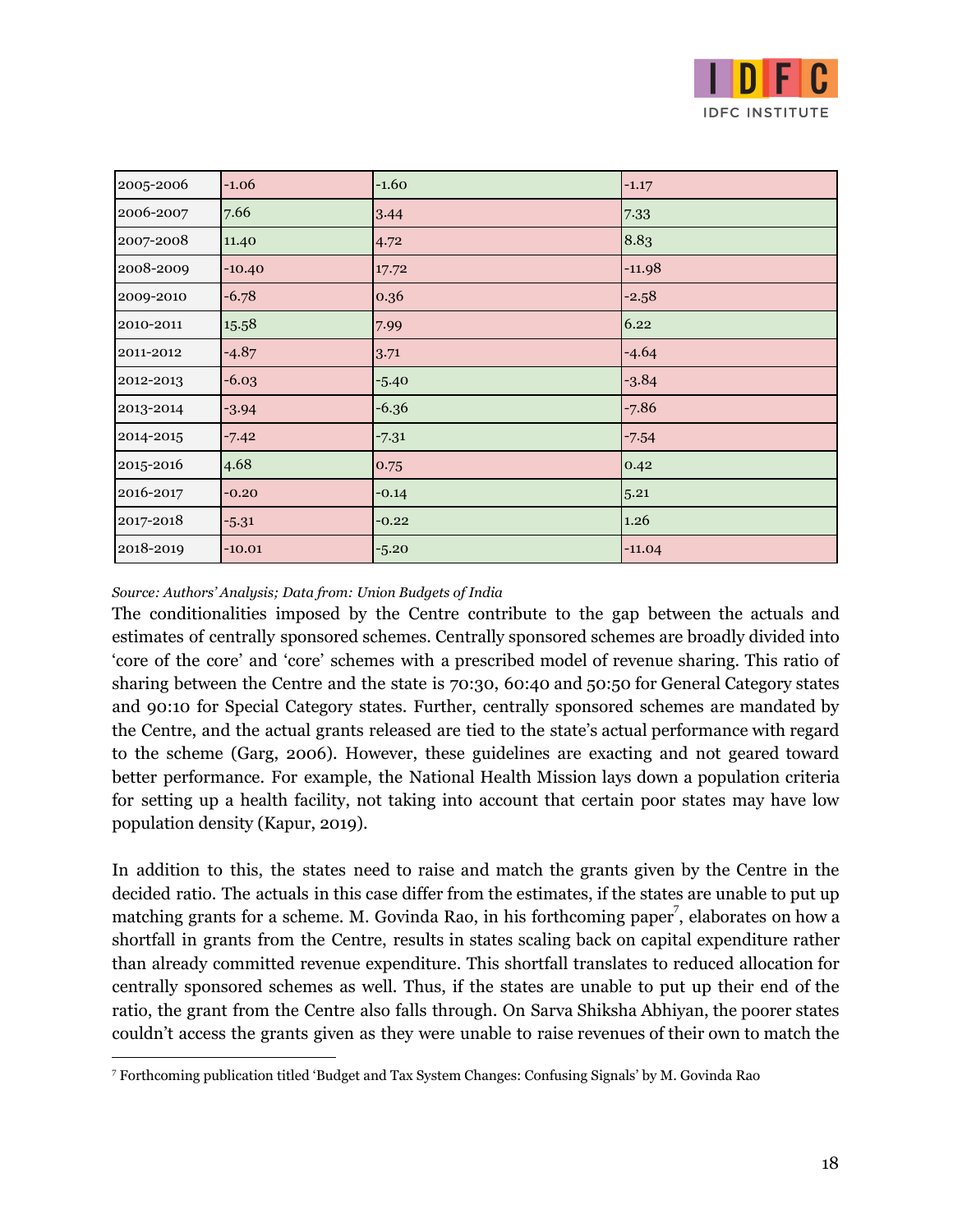

grants due (Raghavan, 2014). The later installments are only given after a state is able to fulfill extensive formalities (such as utilisation certificates) on the scheme in a very time consuming process. In the time it takes to fulfill formalities, ground realities may change and the Centre may introduce budget cuts (Rao, 2017). In cases where states are unable to utilize the initial tranche of grants, this too results in non-release or delay in transferring grants to the states (Jha et al., 2008). This invariably leads to mismatched incentives on such schemes where the focus for states is on utilisation of the money than on better implementation.

#### <span id="page-19-0"></span>**2.3 The Difficult Job of the Finance Commission**

The Finance Commission makes recommendations on grants based on the estimates and forecasts of revenue and expenditure of the Centre and states. This data, as discussed earlier, is filled with errors. It is tasked with doing the necessary adjustments to make the state budgets' data comparable as well as the projections realistic (Reddy & Reddy, 2019). It also judges the revenue needs according to the norms laid down factoring in tax effort, the state's economy and expenditure before awarding grants. Despite these efforts, there is divergence between its projections and the actuals as shown in Table 5. Certainly, this divergence leads to issues with fiscal marksmanship at the states.

| <b>Finance</b><br><b>Commission</b> | <b>Finance Commission</b><br>Projection | Actual | <b>Variation (Actual</b><br>over Projection) | Percentage<br><b>Variation</b> |
|-------------------------------------|-----------------------------------------|--------|----------------------------------------------|--------------------------------|
| Tenth (1995-2000)                   | 7582                                    | 61831  | 54,249                                       | 715.5                          |
| Eleventh $(2000-5)$                 | 35359                                   | 183997 | 148,638                                      | 420.4                          |
| Twelfth (2005-10)                   | 56857                                   | 164964 | 108,107                                      | 190.1                          |
| Thirteenth (2010-15)                | 51799                                   | 139689 | 87,890                                       | 169.7                          |

#### **Table 5 : Non-Plan Revenue Deficits, Projections and Actuals**

*Source: Indian Fiscal Federalism by Y.V Reddy and G.R Reddy (Chapter 9, Page 141)*

The above table suggests that the actual transfers were far greater than what the Finance Commission projected - possibly due to tax collections being better than projected. This will necessarily creep into marksmanship of states. There are many reasons for such a divergence to occur. First, the governing principles set by the Finance Commission on awarding grants gives rise to perverse incentives. One of the dominant principles for the awarding of grants is the budgetary needs of the state accounted for through the revenue gap. But this principle gives rise to moral hazard providing incentive to indulge in 'fiscal dentistry' - to underestimate their revenue projections and overestimate expenditure - in an attempt to receive more grants from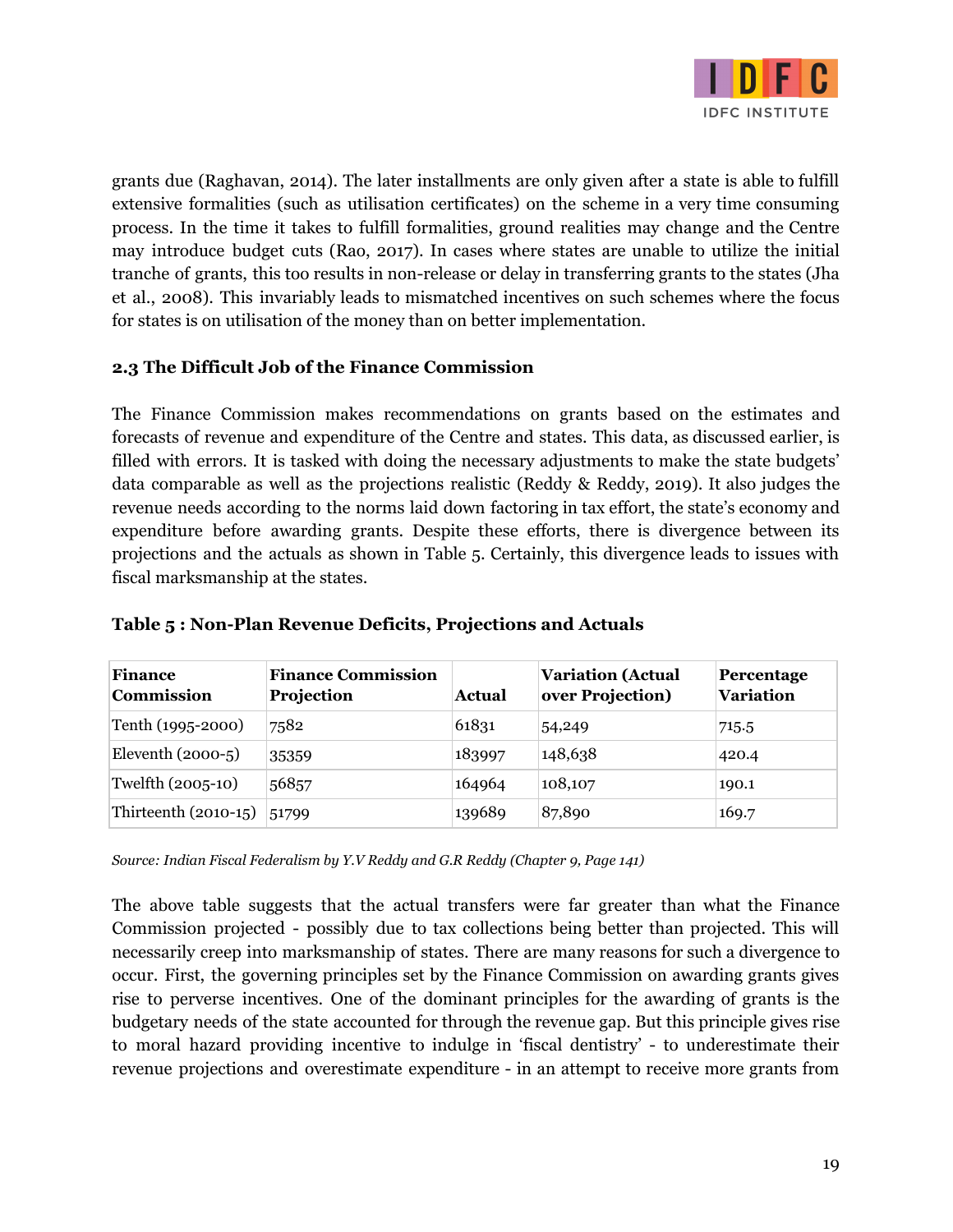

the Centre (Rao, 2000). Further, there remains a perception amongst states that the Finance Commission scrutinises their revenues and expenditure according to much stricter norms and hence more states attempt to accordingly tailor their budgets (Reddy & Reddy, 2016). This, of course, doesn't explain why actuals are greater than projections but indicates why it will be hard for the Finance Commission to project correctly.

The Finance Commission not only has to reassess the revenue gap of the states, but also has to see the fiscal room available from the Centre's coffers to bridge that gap. The 14th Finance Commission re-assessed the state's pre-devolution revenue gap as being Rs. 25.7 lakh crores or 2.7% of GDP between 2015-16 and 2019-20 compared to the Rs. 59.3 lakh or 6.21% of GDP gap projected by the states as seen in Table 6.

**Table 6: State projections and Fourteenth Finance Commission Re-Assessment for 2015-16 to 2019-20**

| <b>Item</b>                | <b>States' Projections</b><br>(Rs.crore) (% of GDP) | <b>Finance Commission Re-Assessment</b><br>(Rs.crore) (% of GDP) |
|----------------------------|-----------------------------------------------------|------------------------------------------------------------------|
| Own Revenue Receipts       | 7041349 (7.36%)                                     | 8209352 (8.58%)                                                  |
| Revenue Expenditure        | 12980292(13.57%)                                    | 10632315 (11.12%)                                                |
| Pre-Devolution Revenue Gap | 5938943(-6.21%)                                     | 2577919 (-2.70%)                                                 |

*Source: Fourteenth Finance Commission Report*

As stated earlier, specific purpose grants - such as grants for centrally sponsored schemes - are tied to more conditionalities. Sector specific grants have been granted since the Third Finance Commission with the Sixth Finance commission the first to make large increases in sector specific grants. The Seventh Finance Commission recommended grants to specific states which had backward administrative standards. The Eleventh Finance Commission mandated grants for special problems of states and to local bodies based on the 73rd and 74th Amendments to the constitution. These specific purpose grants such as the local body grants were given to augment the finances of municipalities and rural panchayats. But in case states did not comply with the norms for these specific purpose grants such as raising their share of the grant, the subsequent transfers were held back. This ultimately explained the variation of the budgetary estimates. It is only the 14th Finance Commission that, in a major deviation from the previous Commissions, did not specify sector specific or state specific grants. Instead, it recommended more untied grants to the states, more in line with the spirit of cooperative federalism.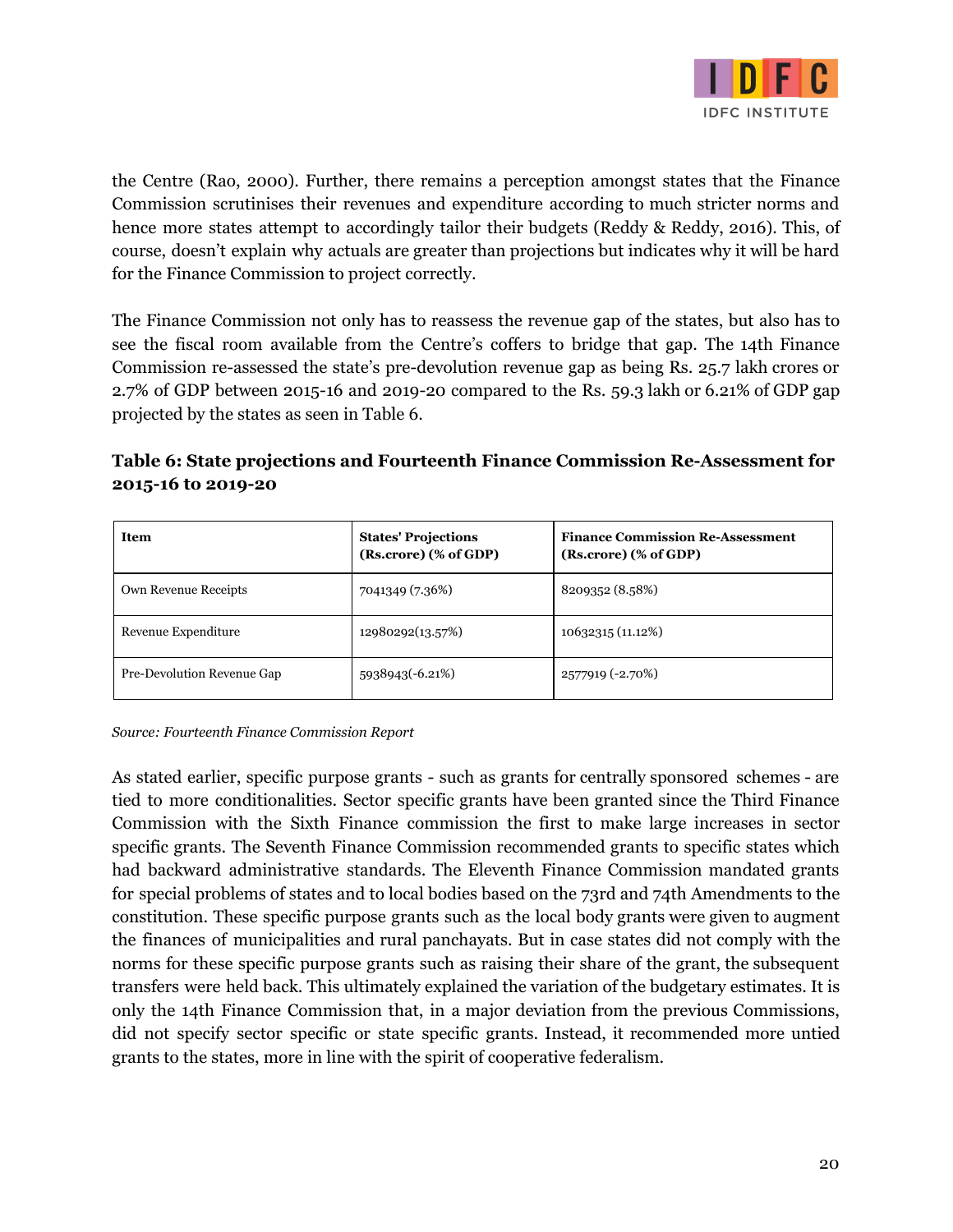

Last, the Finance Commissions make macroeconomic assumptions around the growth rate of the global economy, price level and interest rates etc to arrive at a projection closer to actual outcomes. Such unanticipated shocks are many and contribute to the random errors in deviation of actual outcomes from projections. Shocks from the global economy are hard to predict: recessions, oil spikes, domestic shocks such as increased financing of public and foreign debt due to inflation spikes, and slowing down of investment due to adverse policies. These impact revenue and expenditure projections. A bad drought or a natural disaster for which adequate funding has not been set aside, will also potentially throw off calculations. These are, however, largely random factors where it is difficult to achieve better fiscal marksmanship compared to the systemic biases in forecasting (Chakraborty & Sinha, 2018).

#### **Conclusion**

The above analysis makes it clear that fiscal marksmanship of the states has too many variables and too many actors for it to be precise. The volatility of fiscal transfers — both tax devolution and grants — has a detrimental impact on the functioning of the state. On the tax devolution front, the Goods and Services Tax (GST) and the compensation cess, defined by a formula by the Finance Commission should help to reduce volatility. The GST compensation cess for revenue losses should ideally help states budget their revenue estimates better and reduce uncertainty. However, it is hard to determine the impact of GST on fiscal marksmanship of fiscal transfers, given the limited number of years we have data for. On grants from Centre, which we have delved into, numerous forecasting issues are both pertaining to systemic issues germane to the institution involved, and random or unforeseen errors due to the contingent nature of public policy. While the latter are hard to control, more can be done to reduce errors in the former.

At the state level, problems that can be addressed are the poor estimation methods employed, the under capacity of most finance departments in drawing out budgets and the better implementation of schemes and projects. In addition, governments would do well to stay clear of arbitrary policies that introduce unaccounted expenditure that stress public finances. The issues faced by the state hold true for the Centre as well. It too employs poor estimation methods — for example, its estimates on tax collection are more in the nature of ambitious targeting than rational forecasting. Given the dependence of the states on the Centre, it is crucial that it fix its budgetary processes. Last, impractical conditionalities — imposed either by the Centre or the Finance Commission — for grants for specific purposes have resulted in deviations from actuals. Beyond these issues are largely the exogenous factors which cannot be foreseen or controlled. Thus, while estimates can never be exact, there is enough scope to minimise forecasting errors.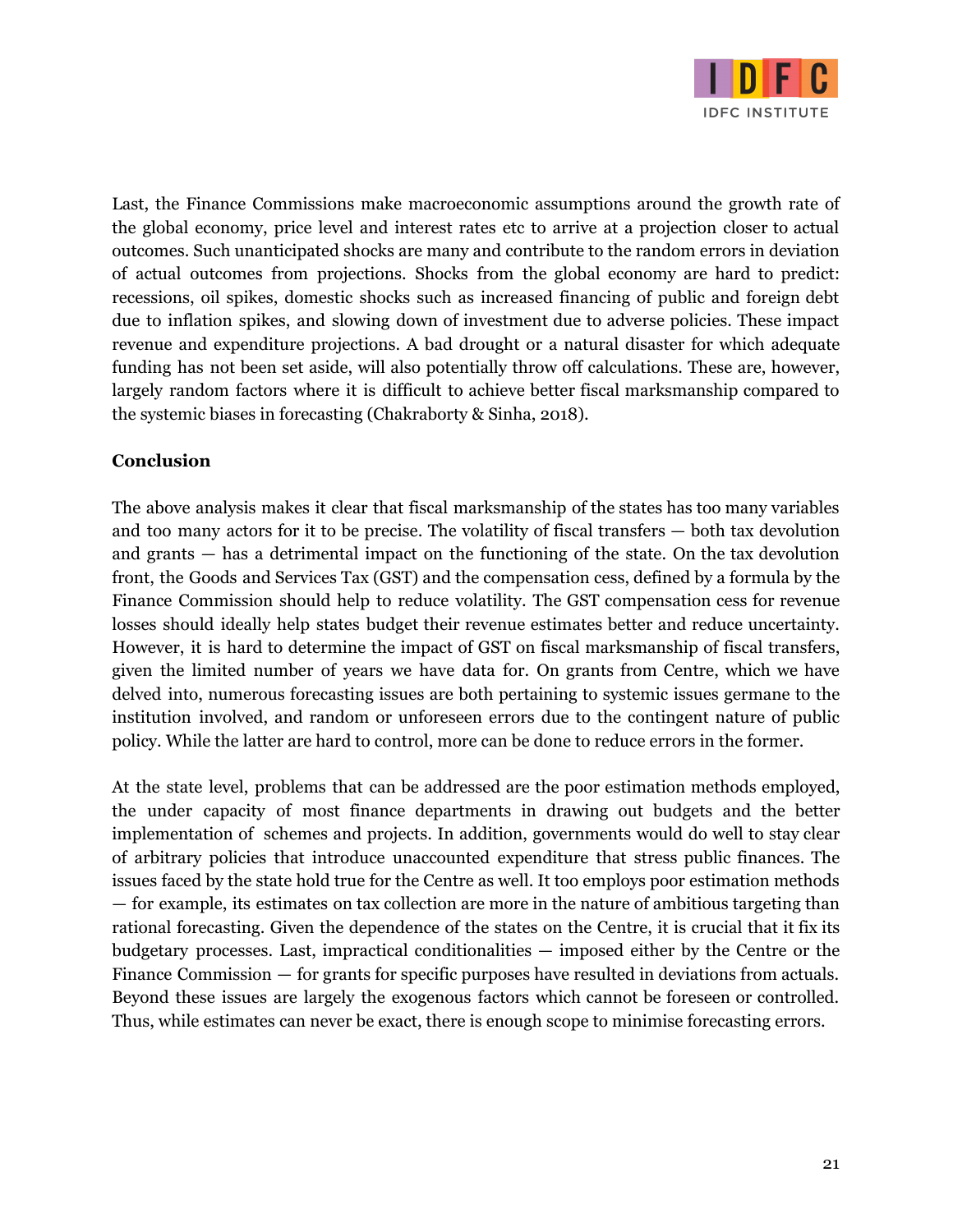

#### <span id="page-22-0"></span>**References**

Bhanumurthy, N., Bose, S., & Satija, S. (2019). Fiscal Policy, Devolution and Indian Economy. NIPFP Working Paper Series, (287). Retrieved from <https://nipfp.org.in/publications/working-papers/1883/>

Chakraborty, P., Chakraborty, L., & Shreshtha, R. (2019). Budget Credibility of Subnational Governments: Analyzing the Fiscal Forecasting Errors of 28 States in India. NIPFP Working Paper Series, (280). doi: [https://www.nipfp.org.in/media/medialibrary/2019/09/WP\\_2019\\_280.pdf](https://www.nipfp.org.in/media/medialibrary/2019/09/WP_2019_280.pdf)

Chakraborty, L., & Sinha, D. (2018). Has Fiscal Rules changed the Fiscal Behaviour of Union Government in India? Anatomy of Budgetary Forecast Errors in India. International Journal Of Financial Research, 9(3), 75. doi: 10.5430/ijfr.v9n3p75

Jena, P. (2006). Fiscal Marksmanship: Link between Forecasting Central Tax Revenues and State Fiscal Management. Economic And Political Weekly, 41(37). Retrieved from <https://www.epw.in/journal/2006/37/special-articles/fiscal-marksmanship.html>

Kapur, A. (2019). Centre gives a lot of money to states for social welfare. A good policy, but only on paper. The Print. Retrieved from [https://theprint.in/opinion/centre-gives-a-lot-of-money-to-states-for-social-welfare-a-good-pol](https://theprint.in/opinion/centre-gives-a-lot-of-money-to-states-for-social-welfare-a-good-policy-but-only-on-paper/253685/) [icy-but-only-on-paper/253685/](https://theprint.in/opinion/centre-gives-a-lot-of-money-to-states-for-social-welfare-a-good-policy-but-only-on-paper/253685/)

Kumari, A., & Bhattacharya, B. (1988). Budget Forecasts of Central Government Revenue and Expenditure: A Test of Rational Expectation. Economic And Political Weekly, 23(26). Retrieved 24 June 2020, from <https://www.jstor.org/stable/4378672>

Mann, G. (2018). Central Transfers to States: Role of the Finance Commission. Retrieved 24 June 2020, from <https://www.prsindia.org/theprsblog/central-transfers-states-role-finance-commission>

Mishra, N., & Singh, P. (2017). A Deep Dive into State Budgets in India. National Council of Applied Economic Research. Retrieved from <http://www.ncaer.org/Events/IPF-2017/IPF-2017-Mishra-Singh-Conf-version.pdf>

Mohan, R. & D. Shyjan (2009) Tax devolution and grant distribution to States in India : analysis and roadmap for alternatives. CDS working papers, no.419. Trivandrum: CDS.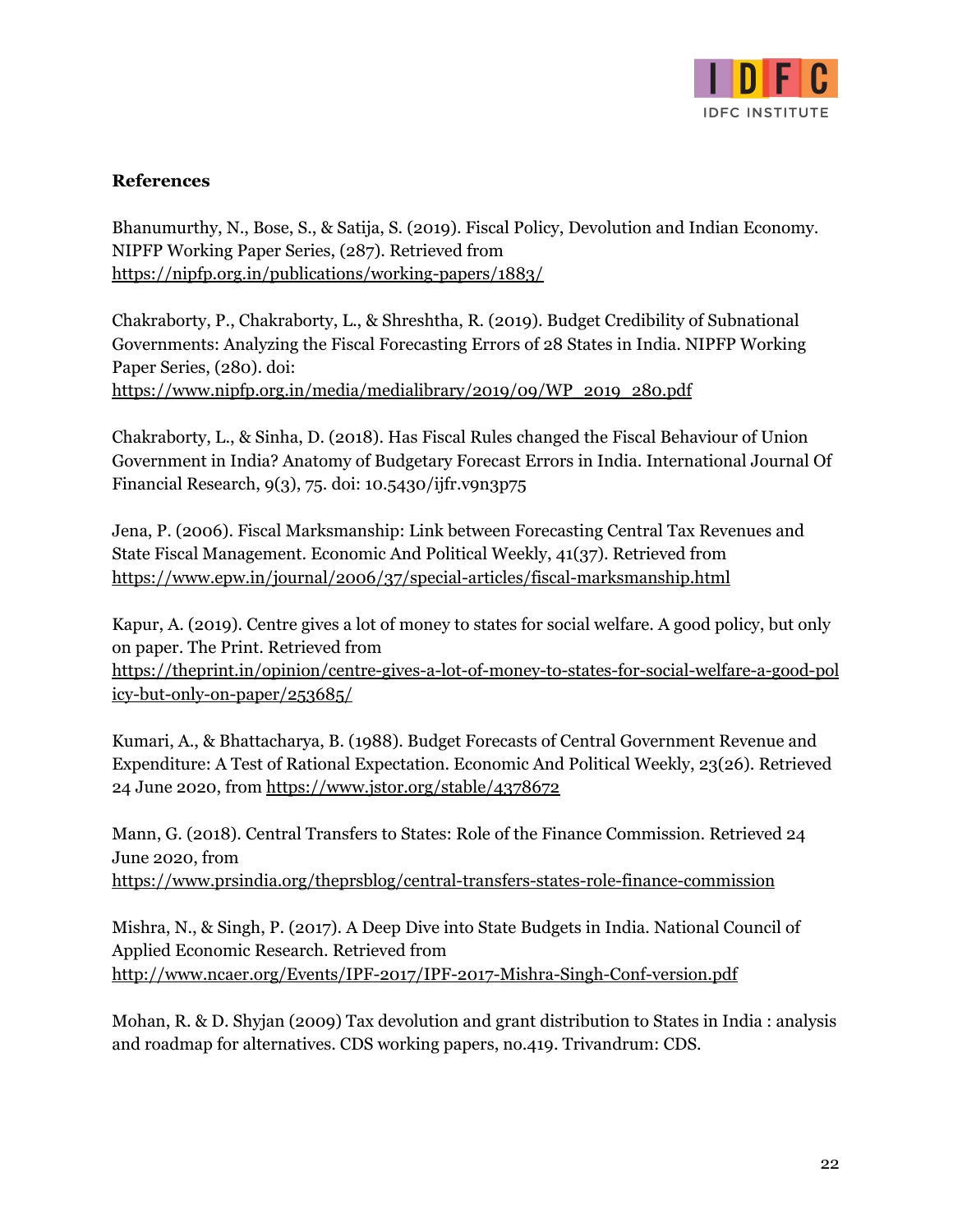

Pant, D. (2019). The arithmetic of this election year interim budget is questionable. The Print. Retrieved from

[https://theprint.in/opinion/the-arithmetic-of-this-election-year-interim-budget-is-questionabl](https://theprint.in/opinion/the-arithmetic-of-this-election-year-interim-budget-is-questionable/187038/) [e/187038](https://theprint.in/opinion/the-arithmetic-of-this-election-year-interim-budget-is-questionable/187038/)

Raghavan, P. (2014). Cutting down centrally sponsored schemes would empower states and help improve their effectiveness. The Times Of India. Retrieved from [https://timesofindia.indiatimes.com/blogs/minorityview/cutting-down-centrally-sponsored-sc](https://timesofindia.indiatimes.com/blogs/minorityview/cutting-down-centrally-sponsored-schemes-would-empower-states-and-help-improve-their-effectiveness/)

[hemes-would-empower-states-and-help-improve-their-effectiveness/](https://timesofindia.indiatimes.com/blogs/minorityview/cutting-down-centrally-sponsored-schemes-would-empower-states-and-help-improve-their-effectiveness/)

Reddy, Y., & Reddy, G. (2019). Indian Fiscal Federalism (1st ed., pp. 104-151). Oxford University Press.

Reserve Bank of India - State Finances: A Study of Budgets. (2019). Retrieved 24 June 2020, from

[https://www.rbi.org.in/Scripts/AnnualPublications.aspx?head=State%20Finances%20:%20A%](https://www.rbi.org.in/Scripts/AnnualPublications.aspx?head=State%20Finances%20:%20A%20Study%20of%20Budgets) [20Study%20of%20Budgets](https://www.rbi.org.in/Scripts/AnnualPublications.aspx?head=State%20Finances%20:%20A%20Study%20of%20Budgets)

Rao, G. (2017). Central Transfers To States In India Rewarding Performance While Ensuring Equity | National Institute of Public FInance and Policy Retrieved 24 June 2020, from <https://smartnet.niua.org/content/6de1129a-310e-47a4-91aa-71e56e234483>

Srinivasan, S., Misra, P., & Rajadhyaksha, N. (2019). Finance ministry has a poor forecasting record. Livemint. Retrieved from [https://www.livemint.com/Politics/Ey6VRIMAozRK082XGruVbP/Finance-ministry-has-a-poo](https://www.livemint.com/Politics/Ey6VRIMAozRK082XGruVbP/Finance-ministry-has-a-poor-forecasting-record.html) [r-forecasting-record.html](https://www.livemint.com/Politics/Ey6VRIMAozRK082XGruVbP/Finance-ministry-has-a-poor-forecasting-record.html)

Subhash Chandra Garg. (2006). Transformation of Central Grants to States: Growing Conditionality and Bypassing State Budgets. Economic and Political Weekly, 41(48), 4977-4984. Retrieved June 24, 2020, from [www.jstor.org/stable/4418976](http://www.jstor.org/stable/4418976)

Tripathi, P., & Grigoriadis, T. (2020). State Capacity and the Soft Budget Constraint: Fiscal Federalism, Indian Style. *Indian Style (May 17, 2020)*.